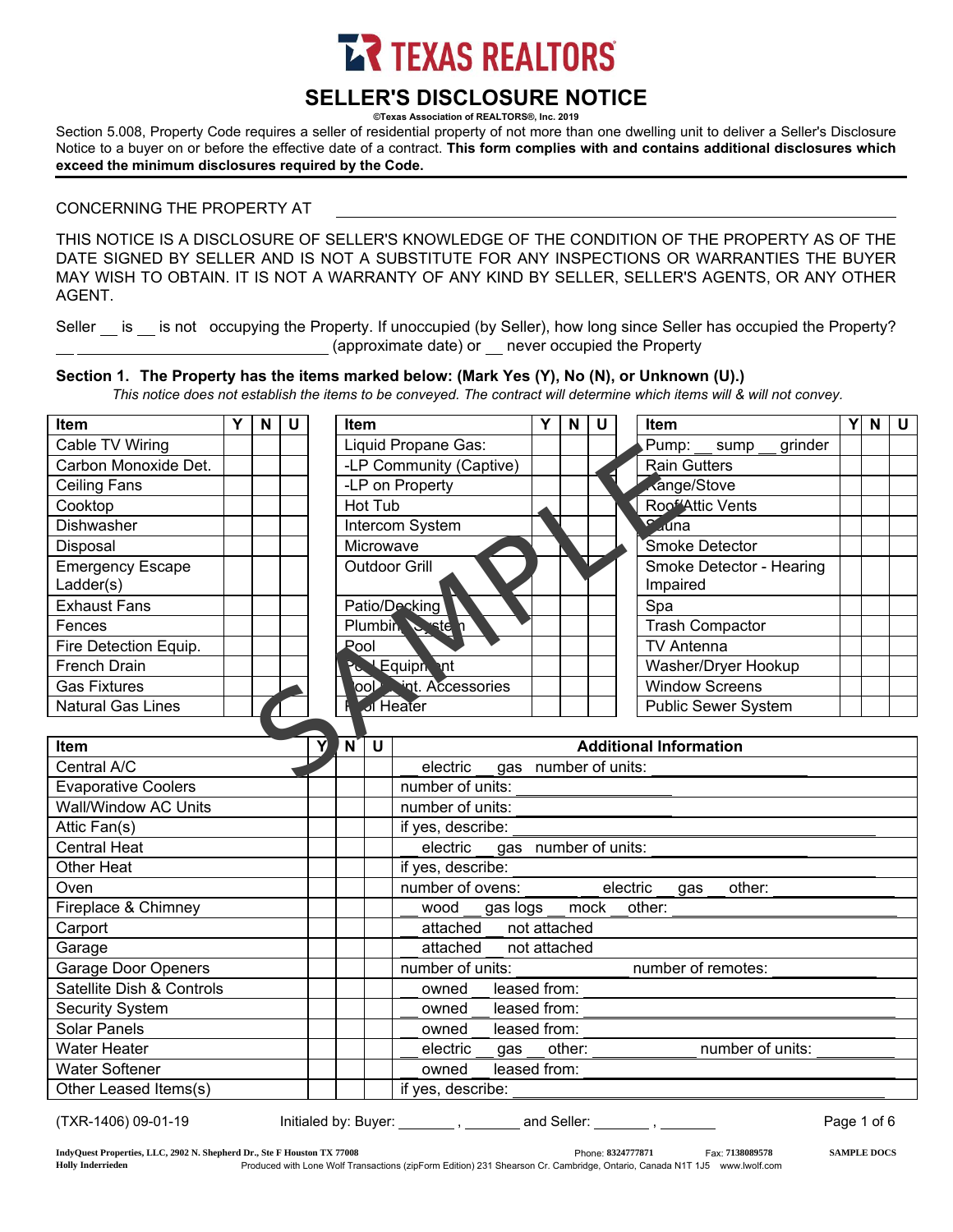Concerning the Property at

| Underground Lawn Sprinkler      |  | manual<br>areas covered:<br>automatic                                      |
|---------------------------------|--|----------------------------------------------------------------------------|
| Septic / On-Site Sewer Facility |  | attach Information About On-Site Sewer Facility (<br>(TXR-1407)<br>if ves. |
|                                 |  |                                                                            |

Water supply provided by: city well MUD co-op unknown other: Was the Property built before 1978? yes no unknown

(If yes, complete, sign, and attach TXR-1906 concerning lead-based paint hazards).

Roof Type: (approximate) Roof Type: (approximate) Age: (approximate) Age: (approximate) Is there an overlay roof covering on the Property (shingles or roof covering placed over existing shingles or roof covering)? yes no unknown

Are you (Seller) aware of any of the items listed in this Section 1 that are not in working condition, that have defects, or are need of repair? yes no If yes, describe (attach additional sheets if necessary):

### Section 2. Are you (Seller) aware of any defects or malfunctions in any of the following? (Mark Yes (Y) if you are aware and No (N) if you are not aware.)

| Item                                                                  | Υ | N | <b>Item</b>              |                              |  | N | <b>Item</b>                                              | Υ | N           |
|-----------------------------------------------------------------------|---|---|--------------------------|------------------------------|--|---|----------------------------------------------------------|---|-------------|
| <b>Basement</b>                                                       |   |   | <b>Floors</b>            |                              |  |   | Sidewalks                                                |   |             |
| Ceilings                                                              |   |   | Foundation / Slab(s)     |                              |  |   | Walls / Fences                                           |   |             |
| Doors                                                                 |   |   | <b>Interior Walls</b>    |                              |  |   | Windows                                                  |   |             |
| <b>Driveways</b>                                                      |   |   | <b>Lighting Fixtures</b> |                              |  |   | <b>Other Structural Components</b>                       |   |             |
| <b>Electrical Systems</b>                                             |   |   | <b>Plumbing Systems</b>  |                              |  |   |                                                          |   |             |
| <b>Exterior Walls</b>                                                 |   |   | Roof                     |                              |  |   |                                                          |   |             |
| Section 3. Are you (Seller) aware of an of the<br>you are not aware.) |   |   |                          | <b>TION AT</b>               |  |   | conditions? (Mark Yes (Y) if you are aware and No (N) if |   |             |
| <b>Condition</b>                                                      |   |   |                          | N<br><b>Condition</b>        |  |   |                                                          | Υ | $\mathbf N$ |
| Aluminum Wiring                                                       |   |   |                          | Radon Gas                    |  |   |                                                          |   |             |
| <b>Asbestos Components</b>                                            |   |   |                          | Settling                     |  |   |                                                          |   |             |
| Diseased Trees:<br>oak wilt                                           |   |   |                          | Soil Movement                |  |   |                                                          |   |             |
| <b>Endangered Species/Habitat on Property</b>                         |   |   |                          | Subsurface Structure or Pits |  |   |                                                          |   |             |

# Section 3. Are you (Seller) aware of any of the **fullowing conditions?** (Mark Yes (Y) if you are aware and No (N) if you are not aware.)

| <b>Condition</b>                              | N | <b>Condition</b>                             | Y | N |
|-----------------------------------------------|---|----------------------------------------------|---|---|
| Aluminum Wiring                               |   | Radon Gas                                    |   |   |
| <b>Asbestos Components</b>                    |   | Settling                                     |   |   |
| Diseased Trees:<br>oak wilt                   |   | Soil Movement                                |   |   |
| <b>Endangered Species/Habitat on Property</b> |   | Subsurface Structure or Pits                 |   |   |
| <b>Fault Lines</b>                            |   | <b>Underground Storage Tanks</b>             |   |   |
| <b>Hazardous or Toxic Waste</b>               |   | <b>Unplatted Easements</b>                   |   |   |
| Improper Drainage                             |   | <b>Unrecorded Easements</b>                  |   |   |
| Intermittent or Weather Springs               |   | Urea-formaldehyde Insulation                 |   |   |
| Landfill                                      |   | Water Damage Not Due to a Flood Event        |   |   |
| Lead-Based Paint or Lead-Based Pt. Hazards    |   | <b>Wetlands on Property</b>                  |   |   |
| Encroachments onto the Property               |   | Wood Rot                                     |   |   |
| Improvements encroaching on others' property  |   | Active infestation of termites or other wood |   |   |
|                                               |   | destroying insects (WDI)                     |   |   |
| Located in Historic District                  |   | Previous treatment for termites or WDI       |   |   |
| <b>Historic Property Designation</b>          |   | Previous termite or WDI damage repaired      |   |   |
| <b>Previous Foundation Repairs</b>            |   | <b>Previous Fires</b>                        |   |   |
| <b>Previous Roof Repairs</b>                  |   | Termite or WDI damage needing repair         |   |   |
| <b>Previous Other Structural Repairs</b>      |   | Single Blockable Main Drain in Pool/Hot      |   |   |
|                                               |   | Tub/Spa*                                     |   |   |
| Previous Use of Premises for Manufacture      |   |                                              |   |   |
| of Methamphetamine                            |   |                                              |   |   |

| <b>Condition</b>                             | Y | N |
|----------------------------------------------|---|---|
| Radon Gas                                    |   |   |
| Settling                                     |   |   |
| Soil Movement                                |   |   |
| Subsurface Structure or Pits                 |   |   |
| <b>Underground Storage Tanks</b>             |   |   |
| <b>Unplatted Easements</b>                   |   |   |
| Unrecorded Easements                         |   |   |
| Urea-formaldehyde Insulation                 |   |   |
| Water Damage Not Due to a Flood Event        |   |   |
| <b>Wetlands on Property</b>                  |   |   |
| Wood Rot                                     |   |   |
| Active infestation of termites or other wood |   |   |
| destroying insects (WDI)                     |   |   |
| Previous treatment for termites or WDI       |   |   |
| Previous termite or WDI damage repaired      |   |   |
| <b>Previous Fires</b>                        |   |   |
| Termite or WDI damage needing repair         |   |   |
| Single Blockable Main Drain in Pool/Hot      |   |   |
| Tub/Spa*                                     |   |   |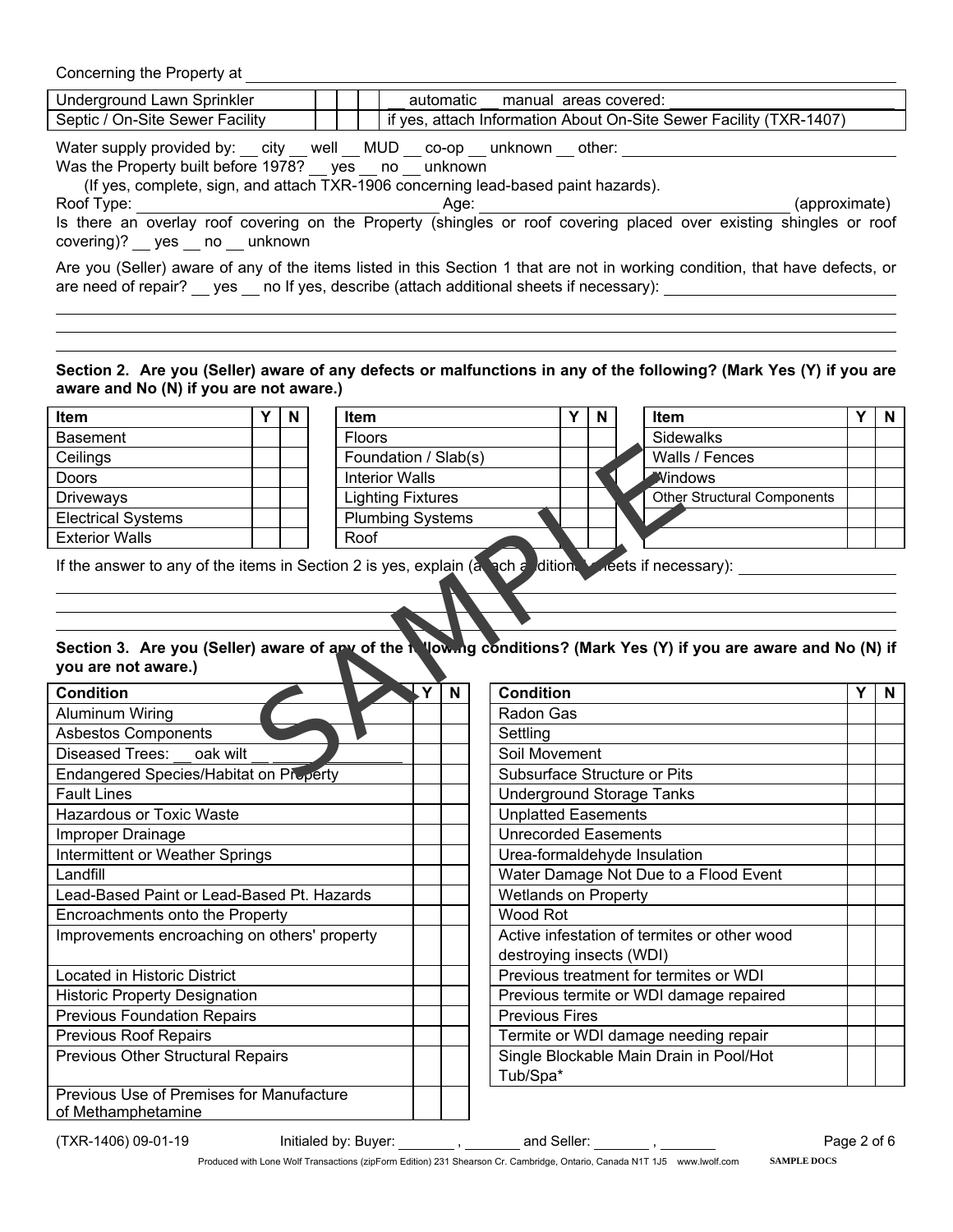Concerning the Property at

If the answer to any of the items in Section 3 is yes, explain (attach additional sheets if necessary):

\*A single blockable main drain may cause a suction entrapment hazard for an individual.

Section 4. Are you (Seller) aware of any item, equipment, or system in or on the Property that is in need of repair, which has not been previously disclosed in this notice? ges go of if yes, explain (attach additional sheets if necessary):

Section 5. Are you (Seller) aware of any of the following conditions?\* (Mark Yes (Y) if you are aware and check wholly or partly as applicable. Mark No (N) if you are not aware.)

- Y N
- Present flood insurance coverage (if yes, attach TXR 1414).
- Previous flooding due to a failure or breach of a reservoir or a controlled or emergency release of water from a reservoir.
- Previous flooding due to a natural flood event (if yes, attach TXR 1414).
- Previous water penetration into a structure on the Property due to a natural flood event (if yes, attach TXR 1414).
- Located wholly partly in a 100-year of dp. Special Flood Hazard Area-Zone A, V, A99, AE AO, AH, VE, or AR) (if yes, attach TXR 1414). surance coverage (if yes, attach TXR 1414).<br>
Ig due to a failure or breach of a reservoir or a controlled<br>
ervoir.<br>
g due to a natural flood event (if yes, attach TXR 1414).<br>
penetration into a structure on the special Flo
- Located wholly partly in a 500  $\epsilon$  flood plain (Moderate Flood Hazard Area-Zone X (shaded)).
- Located wholly partly floodw (if s, attach TXR 1414).
- Located wholly partly a flood pool.
- Located wholly partly in reservoir.

If the answer to any of the above is yes,  $\mathbf{x}$  y at a proportional sheets as necessary):

*\*For purposes of this notice:*

*"100-year floodplain" means any area of land that: (A) is identified on the flood insurance rate map as a special flood hazard area, which is designated as Zone A, V, A99, AE, AO, AH, VE, or AR on the map; (B) has a one percent annual chance of flooding, which is considered to be a high risk of flooding; and (C) may include a regulatory floodway, flood pool, or reservoir.*

*"500-year floodplain" means any area of land that: (A) is identified on the flood insurance rate map as a moderate flood hazard area, which is designated on the map as Zone X (shaded); and (B) has a two-tenths of one percent annual chance of flooding, which is considered to be a moderate risk of flooding.*

*"Flood pool" means the area adjacent to a reservoir that lies above the normal maximum operating level of the reservoir and that is subject to controlled inundation under the management of the United States Army Corps of Engineers.*

*"Flood insurance rate map" means the most recent flood hazard map published by the Federal Emergency Management Agency under the National Flood Insurance Act of 1968 (42 U.S.C. Section 4001 et seq.).*

*"Floodway" means an area that is identified on the flood insurance rate map as a regulatory floodway, which includes the channel of a river or other watercourse and the adjacent land areas that must be reserved for the discharge of a base flood, also referred to as a 100-year flood, without cumulatively increasing the water surface elevation more than a designated height.*

*"Reservoir" means a water impoundment project operated by the United States Army Corps of Engineers that is intended to retain water or delay the runoff of water in a designated surface area of land.*

 $(TXR-1406)$  09-01-19 **Initialed by: Buyer:**  $\frac{1}{1-\frac{1}{2-\frac{1}{2-\frac{1}{2-\frac{1}{2-\frac{1}{2-\frac{1}{2-\frac{1}{2-\frac{1}{2-\frac{1}{2-\frac{1}{2-\frac{1}{2-\frac{1}{2-\frac{1}{2-\frac{1}{2-\frac{1}{2-\frac{1}{2-\frac{1}{2-\frac{1}{2-\frac{1}{2-\frac{1}{2-\frac{1}{2-\frac{1}{2-\frac{1}{2-\frac{1}{2-\frac{1}{2-\frac{1}{2-\frac{1}{2-\frac{1}{2-\frac{$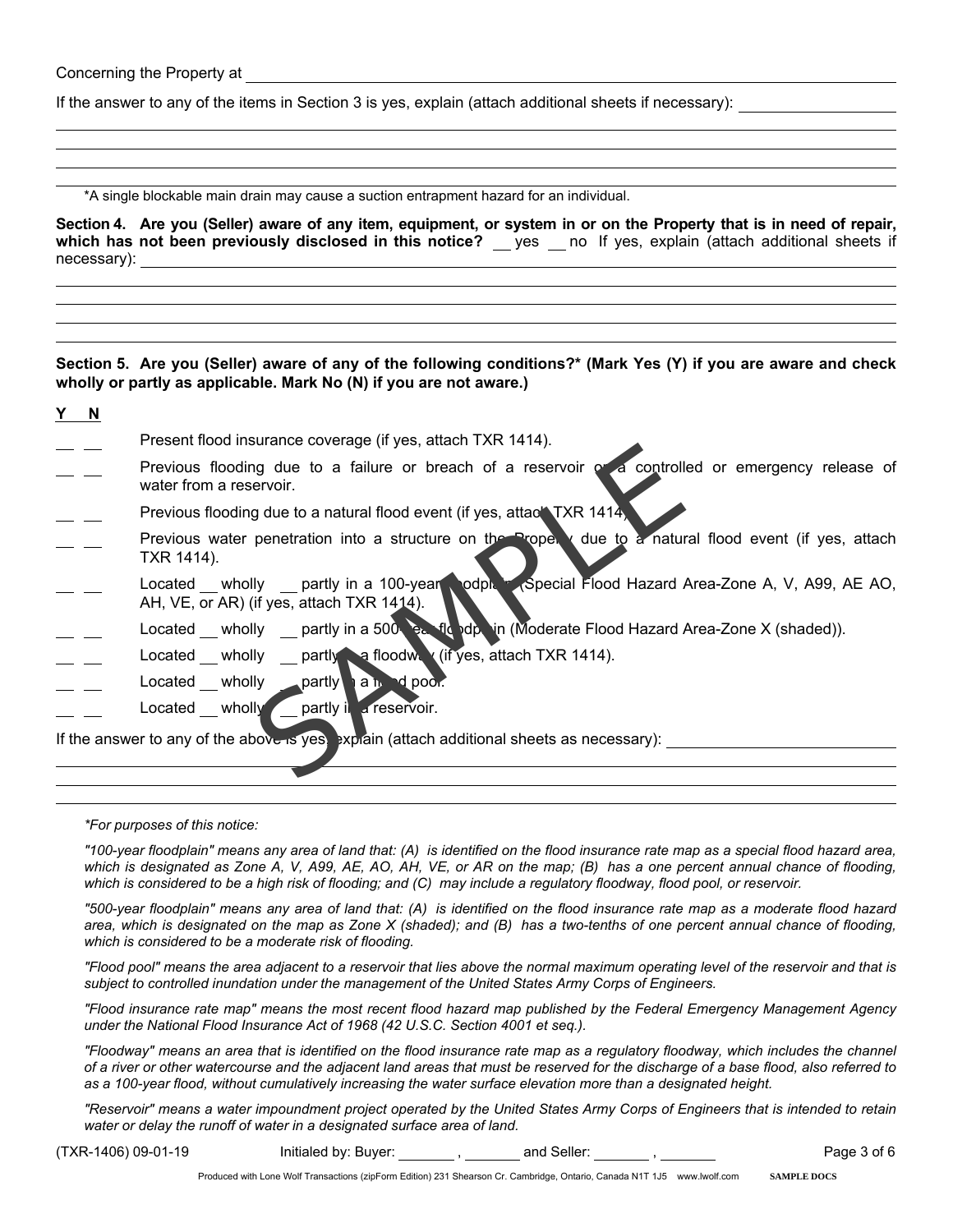Section 6. Have you (Seller) ever filed a claim for flood damage to the Property with any insurance provider, including the National Flood Insurance Program (NFIP)?\* yes no If yes, explain (attach additional sheets as necessary):

\*Homes in high risk flood zones with mortgages from federally regulated or insured lenders are required to have flood insurance. Even when not required, the Federal Emergency Management Agency (FEMA) encourages homeowners in high risk, moderate risk, and low risk flood zones to purchase flood insurance that covers the structure(s) and the personal property within the structure(s).

Section 7. Have you (Seller) ever received assistance from FEMA or the U.S. Small Business Administration (SBA) for flood damage to the Property? ses no If yes, explain (attach additional sheets as necessary):

|             | Section 8. Are you (Seller) aware of any of the following? (Mark Yes (Y) if you are aware. Mark No (N) if you are |  |  |  |  |
|-------------|-------------------------------------------------------------------------------------------------------------------|--|--|--|--|
| not aware.) |                                                                                                                   |  |  |  |  |

- Room additions, structural modifications, or other alterations or repairs mode without necessary permits, with unresolved permits, or not in compliance with building codes in effect at the time.
- Homeowners' associations or maintenance fees or assessments. If yes, complete the following: Name of association: Name of association: Manager's name:<br>
Fees or assessments are: \$<br>
Any unpaid fees or assessment for the Prope.<br>  $\frac{1}{2}$ <br>
es (\$ Fees or assessments are: \$ per and are: mandatory voluntary Any unpaid fees or assessment for the Property?  $\frac{1}{2}$  es (\$ ) increases in no If the Property is in more than one association, provide information about the other associations below or attach information to this notice. Any common area (facilities such as polls, tendis courts, walkways, or other) co-owned in undivided interest with others. If yes, complete the following Any optional user fees for ont on take ities charged? yes no If yes, describe: Any notices of violations of deed restrictions or governmental ordinances affecting the condition or use of the Property. Any lawsuits or other legal proceedings directly or indirectly affecting the Property. (Includes, but is not limited to: divorce, foreclosure, heirship, bankruptcy, and taxes.) Any death on the Property except for those deaths caused by: natural causes, suicide, or accident unrelated to the condition of the Property. Any condition on the Property which materially affects the health or safety of an individual. Any repairs or treatments, other than routine maintenance, made to the Property to remediate environmental hazards such as asbestos, radon, lead-based paint, urea-formaldehyde, or mold. If yes, attach any certificates or other documentation identifying the extent of the remediation (for example, certificate of mold remediation or other remediation). Any rainwater harvesting system located on the Property that is larger than 500 gallons and that uses a public water supply as an auxiliary water source. The Property is located in a propane gas system service area owned by a propane distribution system retailer. Any portion of the Property that is located in a groundwater conservation district or a subsidence district. If the answer to any of the items in Section 8 is yes, explain (attach additional sheets if necessary): structural modifications, or other alterations or repairs mode with<br>its, or not in compliance with building codes in effect the time.<br>Sociation:<br>colation:<br>examples are: \$<br>examples are: \$<br>these or assessment for the Propel.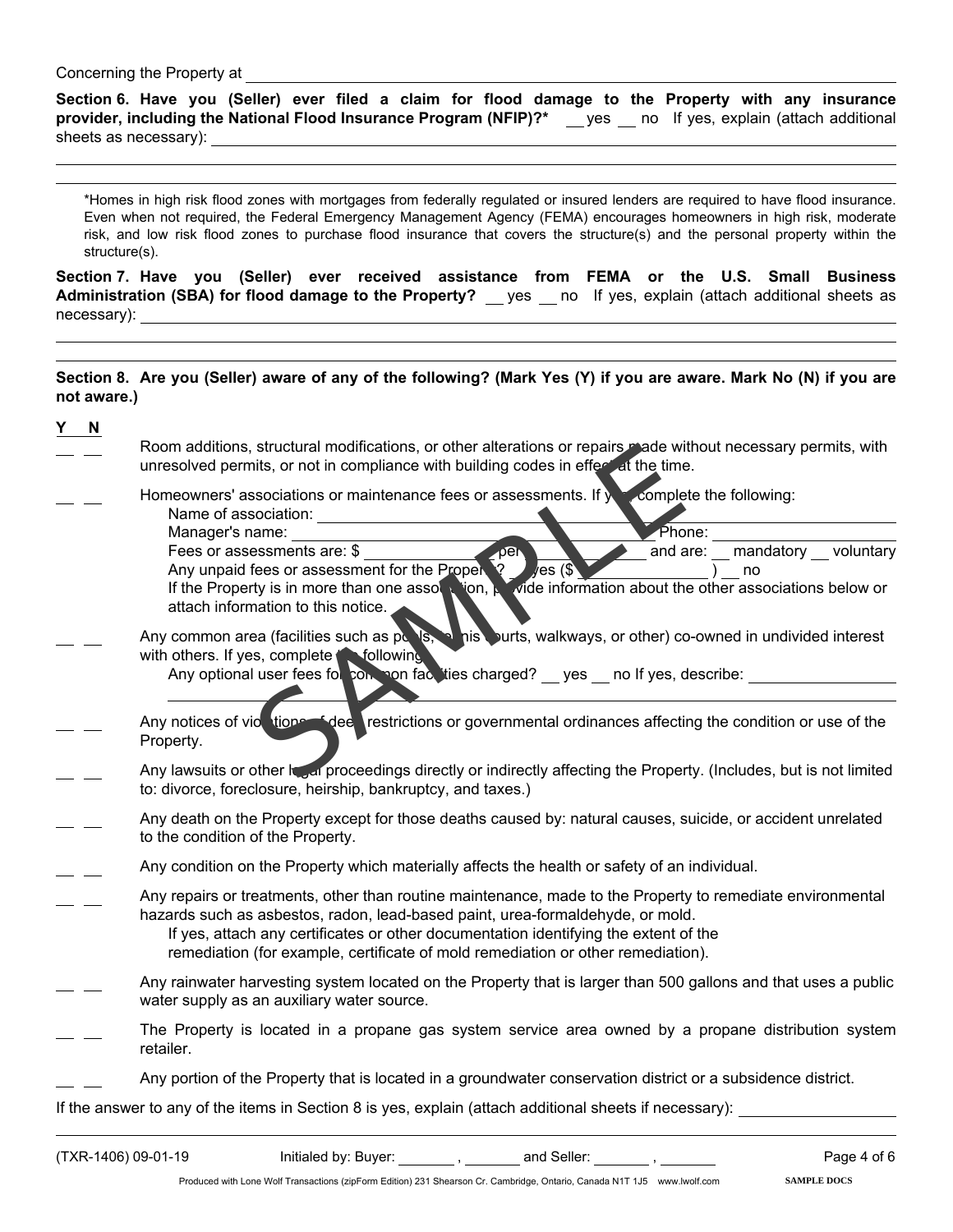| Concerning the Property at |  |  |  |
|----------------------------|--|--|--|
|----------------------------|--|--|--|

Section 9. Seller has has not attached a survey of the Property.

Section 10. Within the last 4 years, have you (Seller) received any written inspection reports from persons who regularly provide inspections and who are either licensed as inspectors or otherwise **permitted by law to perform inspections?** yes no If yes, attach copies and complete the following:

| <b>Inspection Date</b> | ype | Name of Inspector | No. of Pages |
|------------------------|-----|-------------------|--------------|
|                        |     |                   |              |
|                        |     |                   |              |
|                        |     |                   |              |
|                        |     |                   |              |

*Note: A buyer should not rely on the above-cited reports as a reflection of the current condition of the Property.* A buyer should obtain inspections from inspectors chosen **buyer** the buyer.

Section 11. Check any tax exemption(s) which you (Seller) currently claim for the Property:

Homestead Senior Citizen **Disabled** Wildlife Management Agricultural Agricultural Disabled Veteran Other: Unknown Number of the Unknown Number of the Unknown Number of the Unknown Number of the Unknown Number of the Unknown Number of the Unknown Number of the Unknown Number of the United States of the United States of t

Section 12. Have you (Seller) ever filed a claim for damage, other than mood damage, to the Property with any insurance provider? yes no

Section 13. Have you (Seller) ever received proceeds for a column for damage to the Property (for example, an insurance claim or a settlement or award in a  $\ln$  and roused ng) and not used the proceeds to make the repairs for which the claim was made?  $y$ es  $y$ es, explain.

Section 14. Does the Property nave orking smoke detectors installed in accordance with the smoke detector requirements of Chapter 766 of the Health and Safety Code?\* unknown no yes. If no or unknown, explain. (Attach additional sheets if necessary): Exercise of the buyer should obtain inspections from inspectors chosen **to the Drope**<br>
Senior Citizen<br>
Agricultural<br>
Agricultural<br>
Agricultural<br>
Agricultural<br>
Agricultural<br>
Agricultural<br>
Agricultural<br>
Agricultural<br>
Agricul

*\*Chapter 766 of the Health and Safety Code requires one-family or two-family dwellings to have working smoke detectors installed in accordance with the requirements of the building code in effect in the area in which the dwelling is located, including performance, location, and power source requirements. If you do not know the building code requirements in effect in your area, you may check unknown above or contact your local building official for more information.*

*A buyer may require a seller to install smoke detectors for the hearing impaired if: (1) the buyer or a member of the buyer's family who will reside in the dwelling is hearing-impaired; (2) the buyer gives the seller written evidence of the hearing impairment from a licensed physician; and (3) within 10 days after the effective date, the buyer makes a written request for the seller to install smoke detectors for the hearing-impaired and specifies the locations for installation. The parties may agree who will bear the cost of installing the smoke detectors and which brand of smoke detectors to install.*

Seller acknowledges that the statements in this notice are true to the best of Seller's belief and that no person, including the broker(s), has instructed or influenced Seller to provide inaccurate information or to omit any material information.

|                      |                      | Date                                                                                                                                                  |
|----------------------|----------------------|-------------------------------------------------------------------------------------------------------------------------------------------------------|
|                      | <b>Printed Name:</b> |                                                                                                                                                       |
| Initialed by: Buyer: | and Seller:          | Page 5 of 6                                                                                                                                           |
|                      |                      | Date Signature of Seller<br>Droduced with Lane Welf Transpotions (zinEerm Edition) 221 Chaereon Cr. Combridge, Ontario, Canado N1T 1 IE www.hyelf.com |

 $n$ ns (zipForm Edition) 231 Shearson Cr. Cambridge, Ontario, Canada N1T 1J5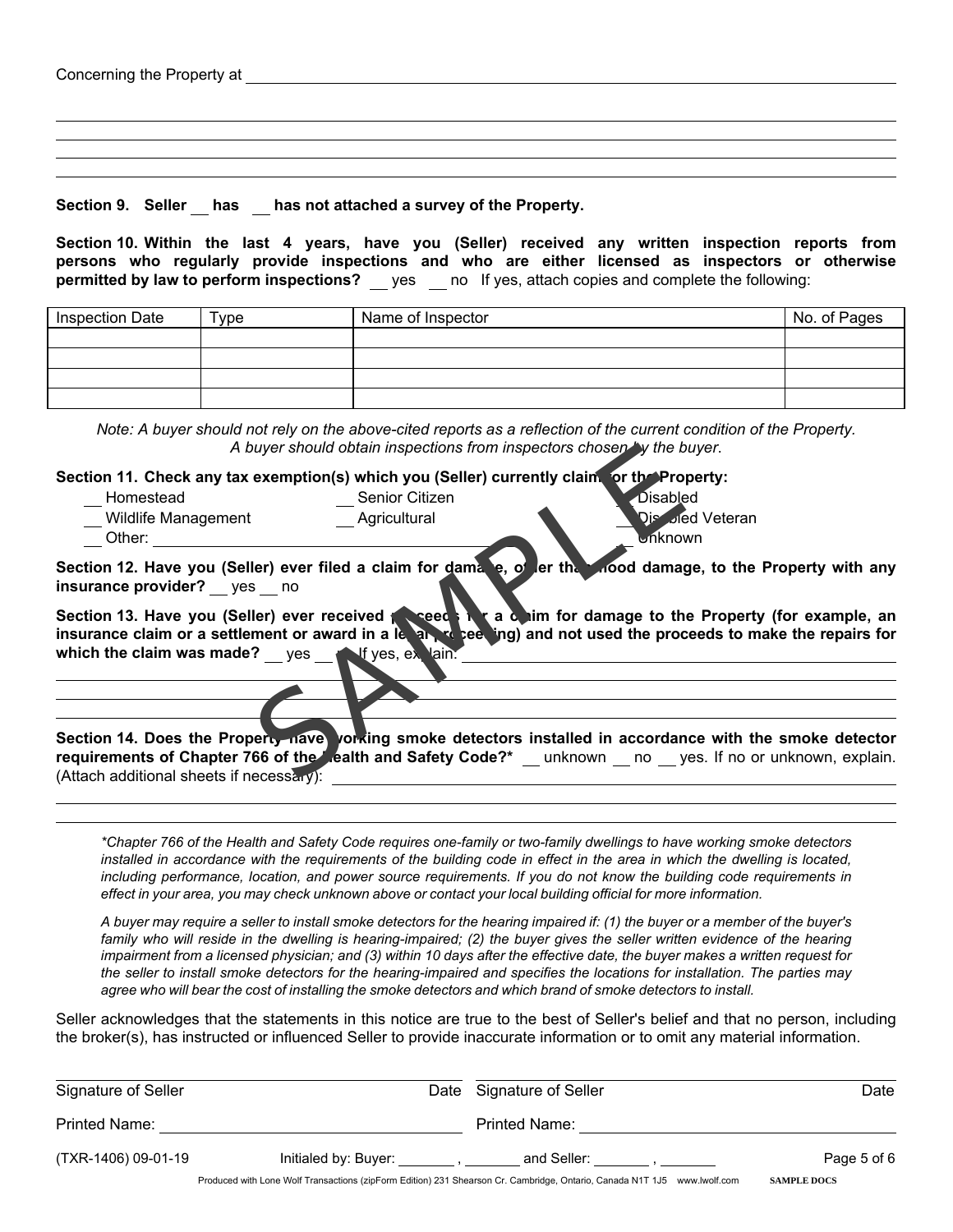Concerning the Property at

# ADDITIONAL NOTICES TO BUYER:

- (1) The Texas Department of Public Safety maintains a database that the public may search, at no cost, to determine if registered sex offenders are located in certain zip code areas. To search the database, visit www.txdps.state.tx.us. For information concerning past criminal activity in certain areas or neighborhoods, contact the local police department.
- (2) If the Property is located in a coastal area that is seaward of the Gulf Intracoastal Waterway or within 1,000 feet of the mean high tide bordering the Gulf of Mexico, the Property may be subject to the Open Beaches Act or the Dune Protection Act (Chapter 61 or 63, Natural Resources Code, respectively) and a beachfront construction certificate or dune protection permit may be required for repairs or improvements. Contact the local government with ordinance authority over construction adjacent to public beaches for more information.
- (3) If the Property is located in a seacoast territory of this state designated as a catastrophe area by the Commissioner of the Texas Department of Insurance, the Property may be subject to additional requirements to obtain or continue windstorm and hail insurance. A certificate of compliance may be required for repairs or improvements to the Property. For more information, please review *Information Regarding Windstorm and Hail Insurance for Certain Properties* (TXR 2518) and contact the Texas Department of Insurance or the Texas Windstorm Insurance Association.
- (4) This Property may be located near a military installation and may be fected by high noise or air installation compatible use zones or other operations. Information relating to high vise and compatible use zones is available in the most recent Air Installation Compatible Use **Share Study of Junt Land Use Study prepared** for a military installation and may be accessed on the Internet vebsite of the military installation and of the county and any municipality in which the military installation is located.
- (5) If you are basing your offers on square footage, it asked nents, or boundaries, you should have those items independently measured to verify any reported informetic
- (6) The following providers currently provide service to  $\mathbf{r}$  roperty:

| Insurance Association.                                                                                                                                                                                                                                                                                                                                                                                                                                                                                                         |          |
|--------------------------------------------------------------------------------------------------------------------------------------------------------------------------------------------------------------------------------------------------------------------------------------------------------------------------------------------------------------------------------------------------------------------------------------------------------------------------------------------------------------------------------|----------|
| This Property may be located near a military installation and may be fecter, by high noise or air installation<br>compatible use zones or other operations. Information relating to high sise and compatible use zones is<br>available in the most recent Air Installation Compatible Use one Study of Land Use Study prepared<br>for a military installation and may be accessed on the Internet vebsite of the military installation and of the<br>county and any municipality in which the military installation is locked. |          |
| If you are basing your offers on square footage, it ask ments, or boundaries, you should have those items<br>independently measured to verify any reported inform tic                                                                                                                                                                                                                                                                                                                                                          |          |
| The following providers currently provide service to the croperty:                                                                                                                                                                                                                                                                                                                                                                                                                                                             |          |
| Electric: <u>________________</u>                                                                                                                                                                                                                                                                                                                                                                                                                                                                                              |          |
| Sewer:                                                                                                                                                                                                                                                                                                                                                                                                                                                                                                                         |          |
| Water: Water and the United States                                                                                                                                                                                                                                                                                                                                                                                                                                                                                             |          |
| Cable: <u>Cable:</u>                                                                                                                                                                                                                                                                                                                                                                                                                                                                                                           |          |
| Trash:                                                                                                                                                                                                                                                                                                                                                                                                                                                                                                                         |          |
|                                                                                                                                                                                                                                                                                                                                                                                                                                                                                                                                |          |
|                                                                                                                                                                                                                                                                                                                                                                                                                                                                                                                                |          |
| Propane:                                                                                                                                                                                                                                                                                                                                                                                                                                                                                                                       |          |
| Internet:                                                                                                                                                                                                                                                                                                                                                                                                                                                                                                                      | phone #: |
|                                                                                                                                                                                                                                                                                                                                                                                                                                                                                                                                |          |

(7) This Seller's Disclosure Notice was completed by Seller as of the date signed. The brokers have relied on this notice as true and correct and have no reason to believe it to be false or inaccurate. YOU ARE ENCOURAGED TO HAVE AN INSPECTOR OF YOUR CHOICE INSPECT THE PROPERTY.

The undersigned Buyer acknowledges receipt of the foregoing notice.

| Signature of Buyer   |                      | Date Signature of Buyer                                                                                                  | Date               |
|----------------------|----------------------|--------------------------------------------------------------------------------------------------------------------------|--------------------|
| <b>Printed Name:</b> |                      | <b>Printed Name:</b>                                                                                                     |                    |
| (TXR-1406) 09-01-19  | Initialed by: Buyer: | and Seller:                                                                                                              | Page 6 of 6        |
|                      |                      | Produced with Lone Wolf Transactions (zipForm Edition) 231 Shearson Cr. Cambridge, Ontario, Canada N1T 1J5 www.lwolf.com | <b>SAMPLE DOCS</b> |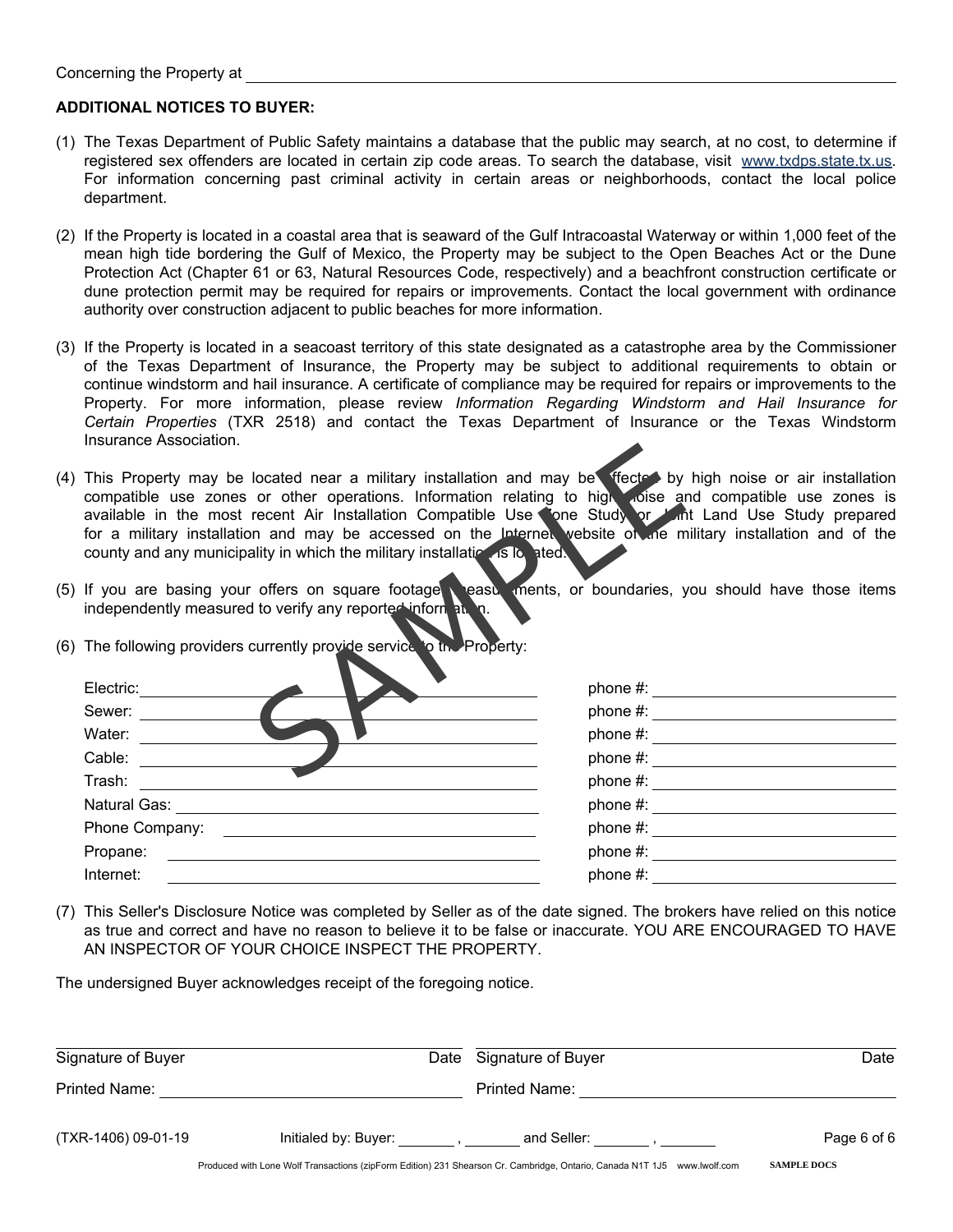

# Information About Brokerage Services

*Texas law requires all real estate licensees to give the following information about brokerage services to prospective buyers, tenants, sellers and landlords.*

#### TYPES OF REAL ESTATE LICENSE HOLDERS:

- **A BROKER** is responsible for all brokerage activities, including acts performed by sales agents sponsored by the broker.
- # A SALES AGENT must be sponsored by a broker and works with clients on behalf of the broker.

#### A BROKER'S MINIMUM DUTIES REQUIRED BY LAW (A client is the person or party that the broker represents):

- # Put the interests of the client above all others, including the broker's own interests;<br># Inform the client of one motorial information about the preparty or transaction required
- $\#$  Inform the client of any material information about the property or transaction received by the broker;<br> $\#$  Apouar the client's questions and present any effects as souries effection the client; and
- # Answer the client's questions and present any offer to or counter-offer from the client; and<br># Treat all parties to a real estate transaction beneatly and fairly
- Treat all parties to a real estate transaction honestly and fairly.

#### A LICENSE HOLDER CAN REPRESENT A PARTY IN A REAL ESTATE TRANSACTION:

AS AGENT FOR OWNER (SELLER/LANDLORD): The broker becomes the property owner's agent through an agreement with the owner, usually in a written listing to sell or property management agreement. An owner's agent must perform the broker's minimum duties above and must inform the owner of any material information about the property or transaction known by the agent, including information disclosed to the agent or subagent by the buyer or buyer's agent.

AS AGENT FOR BUYER/TENANT: The broker becomes the buyer/tenant's agent by agreeing to represent the buyer, usually through a written representation agreement. A buyer's agent must perform the broker's minimum dutiged above and must inform the buyer of any material information about the property or transaction known by the agent, including information disclosed to the agent by the seller or seller's agent. NT: The broker becomes the buyer/tenant's agent by agreeing to represe<br>
t. A buyer's agent must perform the broker's minimum duties above and<br>
noperty or transaction known by the agent, including intervalse and<br>
transactio

AS AGENT FOR BOTH - INTERMEDIARY: To act as an intermediary between the parties the broker must first obtain the written agreement of each party to the transaction. The written agreement must be will pay the broker and, in conspicuous bold or underlined print, set forth the broker's obligations as an intermediary. A  $\mathbb{R}$  broker who acts as an intermediary:

- Must treat all parties to the transaction impartially and fairly;
- $#$  May, with the parties' written consent, appoint a different light associated with the broker to each party (owner and buyer) to communicate with, provide opinions and advice to, and carrier with the instructions of each party to the transaction.
- $#$  Must not, unless specifically authorized in writing to  $\alpha$  by the party disclose:
	- o that the owner will accept a price less than the write as the price;
	- o that the buyer/tenant will pay a price greater an the sice submitted in a written offer; and
	- $\circ$  any confidential information or any other form tion that a party specifically instructs the broker in writing not to disclose, unless required to  $d$  by law.

AS SUBAGENT: A license holder and subagent when aiding a buyer in a transaction without an agreement to represent the buyer. A subagent can assist the buyer but does not represent the buyer and must place the interests of the owner first.

#### TO AVOID DISPUTES, ALL AGREEMENTS BETWEEN YOU AND A BROKER SHOULD BE IN WRITING AND CLEARLY ESTABLISH:

- $#$  The broker's duties and responsibilities to you, and your obligations under the representation agreement.
- $#$  Who will pay the broker for services provided to you, when payment will be made and how the payment will be calculated.

LICENSE HOLDER CONTACT INFORMATION: This notice is being provided for information purposes. It does not create an obligation for you to use the broker's services. Please acknowledge receipt of this notice below and retain a copy for your records.

| Licensed Broker / Broker Firm Name or<br><b>Primary Assumed Business Name</b> | License No.                           | Email | Phone |
|-------------------------------------------------------------------------------|---------------------------------------|-------|-------|
| Designated Broker of Firm                                                     | License No.                           | Email | Phone |
| Licensed Supervisor of Sales Agent/<br>Associate                              | License No.                           | Email | Phone |
| Sales Agent/Associate's Name                                                  | License No.                           | Email | Phone |
|                                                                               | Buyer/Tenant/Seller/Landlord Initials | Date  |       |

#### Regulated by the Texas Real Estate Commission **Information available at www.trec.texas.gov**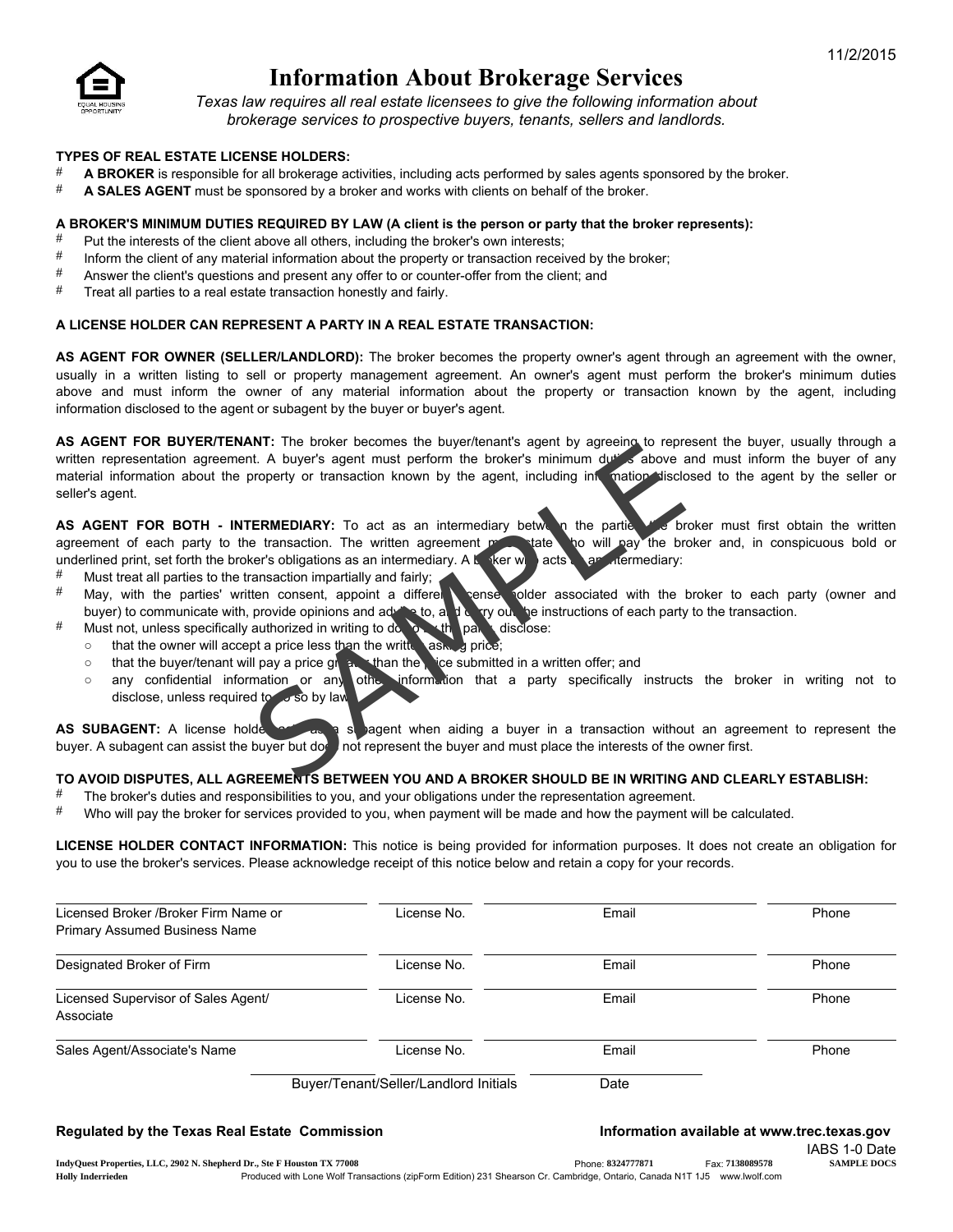

# RESIDENTIAL REAL ESTATE LISTING AGREEMENT EXCLUSIVE RIGHT TO SELL

USE OF THIS FORM BY PERSONS WHO ARE NOT MEMBERS OF THE TEXAS ASSOCIATION OF REALTORS®, INC. IS NOT AUTHORIZED. ©Texas Association of REALTORS®, Inc. 2020

#### 1. PARTIES: The parties to this agreement (this Listing) are:

|    | Seller:                                                                                                                                                                                                                                                                                                                                                                                                                                                                                                                                                                                                                                                                                                                                                                                                                     |
|----|-----------------------------------------------------------------------------------------------------------------------------------------------------------------------------------------------------------------------------------------------------------------------------------------------------------------------------------------------------------------------------------------------------------------------------------------------------------------------------------------------------------------------------------------------------------------------------------------------------------------------------------------------------------------------------------------------------------------------------------------------------------------------------------------------------------------------------|
|    | Address:                                                                                                                                                                                                                                                                                                                                                                                                                                                                                                                                                                                                                                                                                                                                                                                                                    |
|    | and the control of the control of the control of the control of the control of the control of the control of the<br>City, State, Zip: 2008                                                                                                                                                                                                                                                                                                                                                                                                                                                                                                                                                                                                                                                                                  |
|    |                                                                                                                                                                                                                                                                                                                                                                                                                                                                                                                                                                                                                                                                                                                                                                                                                             |
|    |                                                                                                                                                                                                                                                                                                                                                                                                                                                                                                                                                                                                                                                                                                                                                                                                                             |
|    | <b>Broker: IndyQuest Properties, LLC</b>                                                                                                                                                                                                                                                                                                                                                                                                                                                                                                                                                                                                                                                                                                                                                                                    |
|    |                                                                                                                                                                                                                                                                                                                                                                                                                                                                                                                                                                                                                                                                                                                                                                                                                             |
|    | City, State, Zip: Houston, TX 77008                                                                                                                                                                                                                                                                                                                                                                                                                                                                                                                                                                                                                                                                                                                                                                                         |
|    | <b>672</b>                                                                                                                                                                                                                                                                                                                                                                                                                                                                                                                                                                                                                                                                                                                                                                                                                  |
|    | E-Mail: holly@indyquest.net                                                                                                                                                                                                                                                                                                                                                                                                                                                                                                                                                                                                                                                                                                                                                                                                 |
|    | Seller appoints Broker as Seller's sole and exclusive real estatingle. And grants to Broker the exclusive right to sell<br>the Property.                                                                                                                                                                                                                                                                                                                                                                                                                                                                                                                                                                                                                                                                                    |
| 2. | <b>PROPERTY:</b> "Property" means the land, improvement and accessories described below, except for any described                                                                                                                                                                                                                                                                                                                                                                                                                                                                                                                                                                                                                                                                                                           |
|    | exclusions.                                                                                                                                                                                                                                                                                                                                                                                                                                                                                                                                                                                                                                                                                                                                                                                                                 |
|    |                                                                                                                                                                                                                                                                                                                                                                                                                                                                                                                                                                                                                                                                                                                                                                                                                             |
|    | <u> 1989 - Johann Barbara, martin a</u>                                                                                                                                                                                                                                                                                                                                                                                                                                                                                                                                                                                                                                                                                                                                                                                     |
|    | County, Texas known as<br>in $\qquad \qquad \qquad$                                                                                                                                                                                                                                                                                                                                                                                                                                                                                                                                                                                                                                                                                                                                                                         |
|    | (address/zip code),<br>or as described on att the devilority of Property is a condominium, attach Condominium Addendum.)                                                                                                                                                                                                                                                                                                                                                                                                                                                                                                                                                                                                                                                                                                    |
|    | B. Improvements: The house, gate ge and all other fixtures and improvements attached to the above-described real<br>property, including without multation, the following permanently installed and built-in items, if any: all equipment<br>and appliances, valances, screens, shutters, awnings, wall-to-wall carpeting, mirrors, ceiling fans, attic fans, mail<br>boxes, television antennas, mounts and brackets for televisions and speakers, heating and air-conditioning units,<br>security and fire detection equipment, wiring, plumbing and lighting fixtures, chandeliers, water softener system,<br>kitchen equipment, garage door openers, cleaning equipment, shrubbery, landscaping, outdoor cooking<br>equipment, and all other property owned by Seller and attached to the above-described real property. |
|    | C. Accessories: The following described related accessories, if any: window air conditioning units, stove, fireplace<br>screens, curtains and rods, blinds, window shades, draperies and rods, door keys, mailbox keys, above-ground<br>pool, swimming pool equipment and maintenance accessories, artificial fireplace logs, and controls for: (i) satellite<br>dish systems, (ii) garage doors, (iii) entry gates, and (iv) other improvements and accessories.                                                                                                                                                                                                                                                                                                                                                           |
|    | D. Exclusions: The following improvements and accessories will be retained by Seller and must be removed prior to                                                                                                                                                                                                                                                                                                                                                                                                                                                                                                                                                                                                                                                                                                           |
| Е. | Owners' Association: The Property   is   is not subject to mandatory membership in a property owners'                                                                                                                                                                                                                                                                                                                                                                                                                                                                                                                                                                                                                                                                                                                       |
|    | association.                                                                                                                                                                                                                                                                                                                                                                                                                                                                                                                                                                                                                                                                                                                                                                                                                |

(TXR-1101) 05-01-20 Initialed for Identification by Broker/Associate \_\_\_\_\_\_ and Seller \_\_\_\_\_\_ , \_\_\_\_\_\_ Page 1 of 10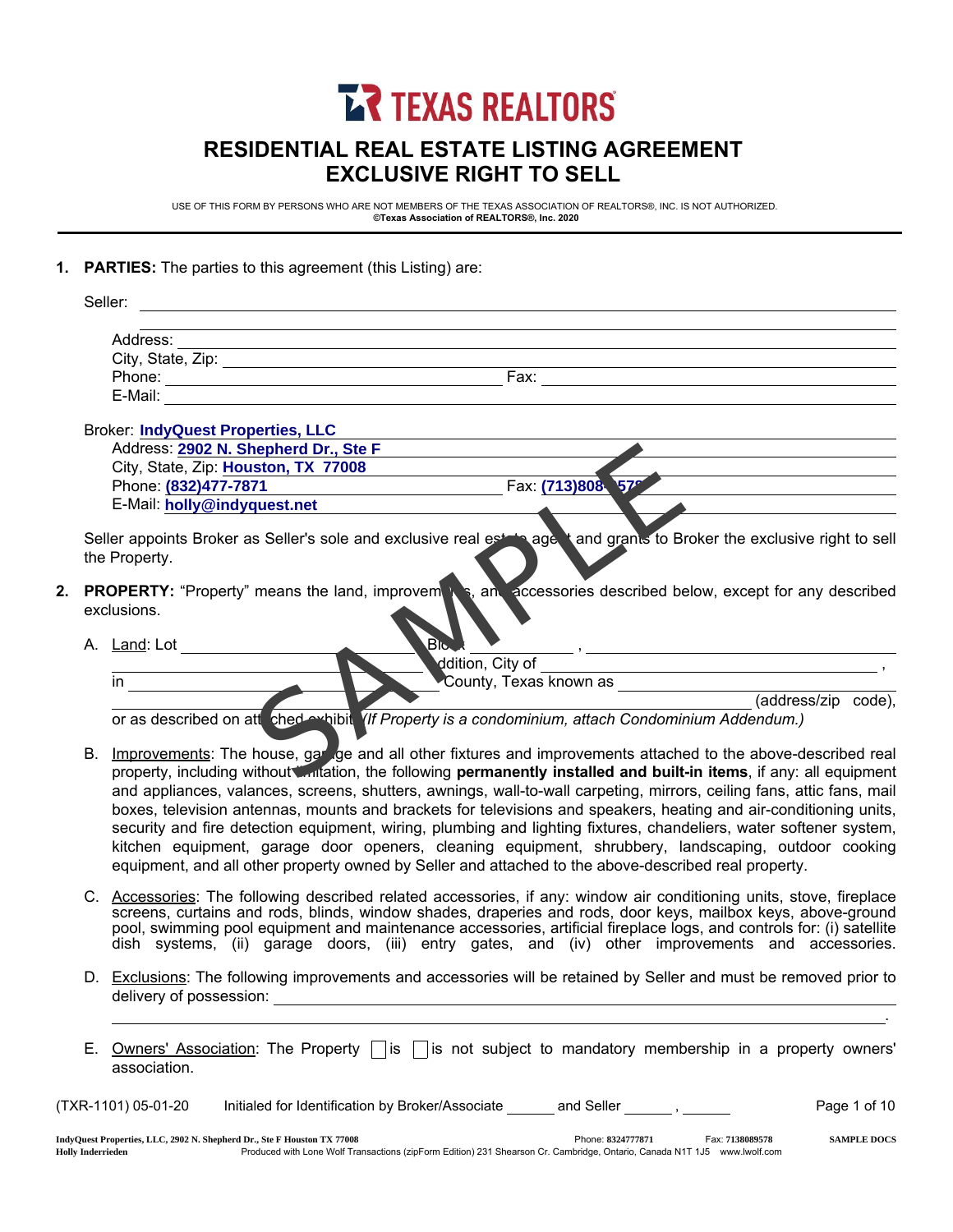Residential Listing concerning

3. LISTING PRICE: Seller instructs Broker to market the Property at the following price: \$

(Listing Price). Seller agrees to sell the Property for the Listing Price or any other price acceptable to Seller. Seller will pay all typical closing costs charged to sellers of residential real estate in Texas (seller's typical closing costs are those set forth in the residential contract forms promulgated by the Texas Real Estate Commission).

#### 4. TERM:

- A. This Listing begins on and ends at 11:59 p.m. on .
- B. If Seller enters into a binding written contract to sell the Property before the date this Listing begins and the contract is binding on the date this Listing begins, this Listing will not commence and will be void.

# 5. BROKER'S COMPENSATION:

A. When earned and payable, Seller will pay Broker:

 $\Box$  (1) \_\_\_\_\_\_\_\_\_\_\_ % of the sales price.

- $(2)$
- B. Earned: Broker's compensation is earned when any one of the following of sacris during this Listing:
	- (1) Seller sells, exchanges, options, agrees to sell, agrees to exchange, or agrees to option the Property to anyone at any price on any terms;
	- (2) Broker individually or in cooperation with another boxen rocures a buyer ready, willing, and able to buy the Property at the Listing Price or at any other price a ceptable to Ser; or
	- (3) Seller breaches this Listing.
- C. Payable: Once earned, Broker's compension is payable either during this Listing or after it ends at the earlier of:
	- (1) the closing and funding of any sale or  $\epsilon$  change of all or part of the Property;
	- (2) Seller's refusal to sell the Property after  $\frac{1}{2}$  skerty compensation has been earned;
	- (3) Seller's breach of this Listing;
	- (4) at such time as otherwise set  $f_{\text{tot}}$  in this Listing.

Broker's compensation is not payable if a sale of the Property does not close or fund as a result of: (i) Seller's failure, without fault of Seller, to deliver to a buyer a deed or a title policy as required by the contract to sell; (ii) loss of ownership due to foreclosure or other legal proceeding; or (iii) Seller's failure to restore the Property, as a result of a casualty loss, to its previous condition by the closing date set forth in a contract for the sale of the Property. mpensation is earned when any one of the following<br>hanges, options, agrees to sell, agrees a exchange or detection<br>ice on any terms;<br>ly or in cooperation with another based with exchange or a detection<br>is listing.<br>this Lis

- D. Other Compensation:
	- (1) Breach by Buyer Under a Contract: If Seller collects earnest money, the sales price, or damages by suit, compromise, settlement, or otherwise from a buyer who breaches a contract for the sale of the Property entered into during this Listing, Seller will pay Broker, after deducting attorney's fees and collection expenses, an amount equal to the lesser of one-half of the amount collected after deductions or the amount of the Broker's Compensation stated in Paragraph 5A. Any amount paid under this Paragraph 5D(1) is in addition to any amount that Broker may be entitled to receive for subsequently selling the Property.
	- (2) Service Providers: If Broker refers Seller or a prospective buyer to a service provider (for example, mover, cable company, telecommunications provider, utility, or contractor) Broker may receive a fee from the service provider for the referral. Any referral fee Broker receives under this Paragraph 5D(2) is in addition to any other compensation Broker may receive under this Listing.

(TXR-1101) 05-01-20 Initialed for Identification by Broker/Associate \_\_\_\_\_\_ and Seller \_\_\_\_\_\_ , \_\_\_\_\_\_ Page 2 of 10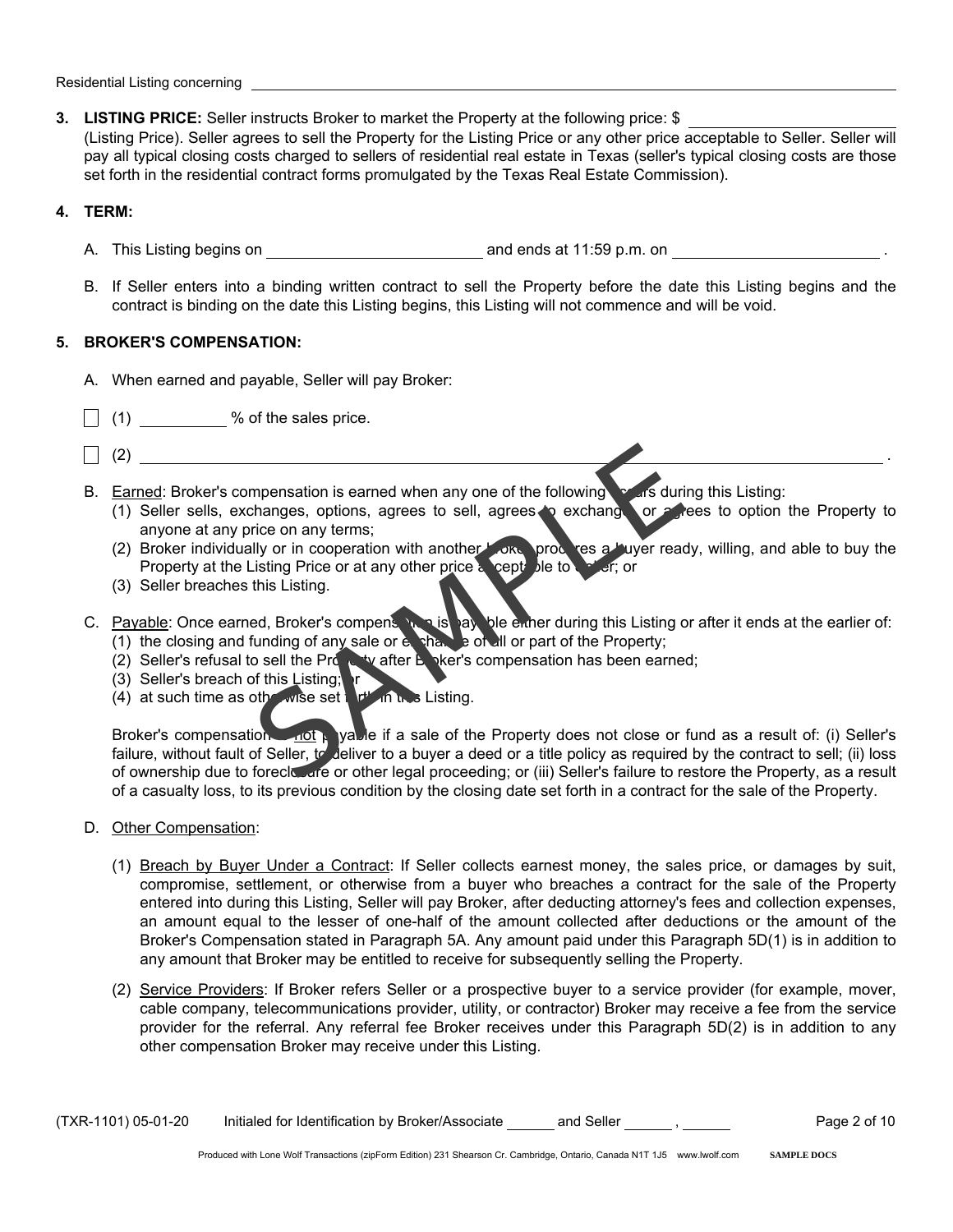- (3) Other Fees and/or Reimbursable Expenses:
- E. Protection Period:
	- (1) "Protection period" means that time starting the day after this Listing ends and continuing for days. "Sell" means any transfer of any fee simple interest in the Property whether by oral or written agreement or option.

.

- (2) Not later than 10 days after this Listing ends, Broker may send Seller written notice specifying the names of persons whose attention was called to the Property during this Listing. If Seller agrees to sell the Property during the protection period to a person named in the notice or to a relative of a person named in the notice, Seller will pay Broker, upon the closing of the sale, the amount Broker would have been entitled to receive if this Listing were still in effect.
- (3) This Paragraph 5E survives termination of this Listing. This Paragraph 5E will not apply if:
	- (a) Seller agrees to sell the Property during the protection period;
	- (b) the Property is exclusively listed with another broker who is a member of Texas REALTORS® at the time the sale is negotiated; and
	- (c) Seller is obligated to pay the other broker a fee for the sale.
- F. County: All amounts payable to Broker are to be paid in cash in **County, Texas.**
- G. Escrow Authorization: Seller authorizes, and Broker may so **hat the reserve or closing agent authorized to** close a transaction for the purchase or acquisition of the Property collect and disburse to Broker all amounts payable to Broker under this Listing.

#### 6. LISTING SERVICES:

Notice Regarding Public Marketing: If the Property is publicly marketed, MLS rules require that Broker file this Listing with the **Multiple Li**ting Services (MLS) within one (1) business day. Public marketing includes, but is not limited to, fliers displayed in the windows, yard signs, digital marketing on public-facing we ifes, breerage website displays (including IDX and VOW), digital communications marketing (email blasts), multi-brokerage listing sharing networks, and other applications available to the general public. The Sale is negotiated; and<br>
gated to pay the other broker a fee for the sale.<br>
payable to Broker are to be paid in cash in<br>
County, Texas.<br>
County, Texas.<br>
The Seller authorizes, and Broker are to be paid in cash in<br>
Coun

A. Filing: Seller instructs Broker as follows: *(Check 1 or 2 only.)*

(1) Broker will file this Listing with one or more Multiple Listing Services (MLS) according to the following: *(Check only one box.)*

- $\Box$  (a) Broker will file this Listing with one or more Multiple Listing Services (MLS) by the earlier of the time required by MLS rules or 5 days after the date this Listing begins. Seller authorizes Broker to submit information about this Listing and the sale of the Property to the MLS.
- $\Box$  (b) Seller instructs Broker not to file this Listing with one or more Multiple Listing Services (MLS) until days after the date this Listing begins for the following purpose(s):

(Note: Do not check if prohibited by Multiple Listing Service(s).)

Notice Regarding MLS Rules: MLS rules require Broker to accurately and timely submit all information the MLS requires including final closing of sales and sales prices. MLS rules may require that the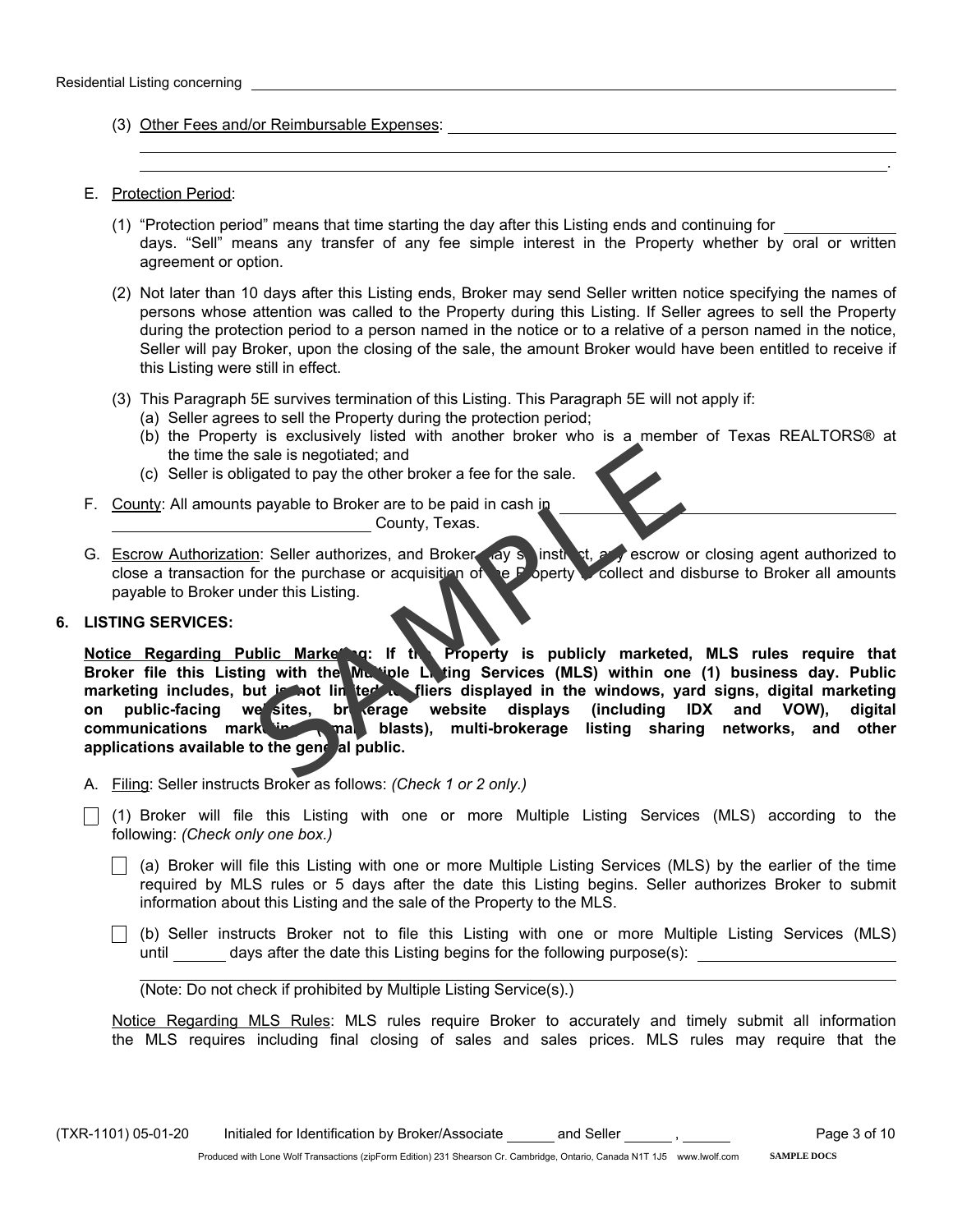information be submitted to the MLS throughout the time the Listing is in effect. Subscribers to the MLS and appraisal districts may use the information for market evaluation or appraisal purposes. Subscribers are other brokers, agents, and real estate professionals such as appraisers. Any information filed with the MLS becomes the property of the MLS for all purposes. Submission of information to MLS ensures that persons who use and benefit from the MLS also contribute information.

 $\Box$  (2) Broker will not file this Listing with any Multiple Listing Services (MLS) or other listing service.

Seller acknowledges and understands that if this option is checked: (1) the Property will not be publicly marketed; (2) the Property will not be included in the MLS database available to real estate agents and brokers from other real estate offices who subscribe to and participate in the MLS, and their buyer clients may not be aware that the Property is offered for sale; (3) the Property will not be included in the MLS's download to various real estate Internet sites that are used by the public to search for property listings; and (4) real estate agents, brokers, and members of the public may be unaware of the terms and conditions under which Seller is marketing the Property. Seller further acknowledges and understands that if this option is checked, and the Property is publicly marketed by anyone, including Seller, MLS rules require that Broker file this Listing with the MLS within one (1) business day.

- B. Listing Content: If Broker files this Listing under Paragraph 6A, the parties arrive to the following:
	- (1) Definitions:
		- (a) "Listing Content" means all photographs, images, graphics, video recordings, virtual tours, drawings, written descriptions, remarks, narratives, pricing information, and  $\lambda$  and pyrightable elements relating to the Property.
		- (b) "Seller Listing Content" means Listing Content provided by Seller to Broker or Broker's associates.
		- (c) "Broker Listing Content" means Listing Content that is otherwise obtained or produced by Broker or Broker's associates in connection with thing listing.
- (2) Seller grants Broker a non-exclusive,  $\log$  le, vorldwide, royalty-free license to use, sublicense through multiple tiers, publish, display, and reproduce the Seller Listing Content, to prepare derivative works of the Seller Listing Content, and to discribute the Seller Listing Content, including any derivative works of the Seller Listing Content. This Paragraph 6B(2) survives termination of this Listing. oker files this Listing under Paragraph 6A, the parties are be to the<br>tent" means all photographs, images, graphics, we<br>recording<br>informs, remarks, narratives, pricing informs tion, and a sprop<br>pricing Content" means Listi
	- (3) All Broker Listing ontent is owned exclusively by Broker, and Seller has no right, title or interest in or to any **Broker Listing Content.**
	- (4) Seller understands and agrees that both the Seller Listing Content and Broker Listing Content, including any changes to such content, may be filed with the MLS, included in compilations of listings, and otherwise distributed, publicly displayed and reproduced.

#### 7. ACCESS TO THE PROPERTY:

- A. Authorizing Access: Authorizing access to the Property means giving permission to another person to enter the Property, disclosing to the other person any security codes necessary to enter the Property, and lending a key to the other person to enter the Property, directly or through a keybox. To facilitate the showing and sale of the Property, Seller instructs Broker to:
	- (1) access the Property at reasonable times;
	- (2) authorize other brokers, their associates, inspectors, appraisers, and contractors to access the Property at reasonable times; and
	- (3) duplicate keys to facilitate convenient and efficient showings of the Property.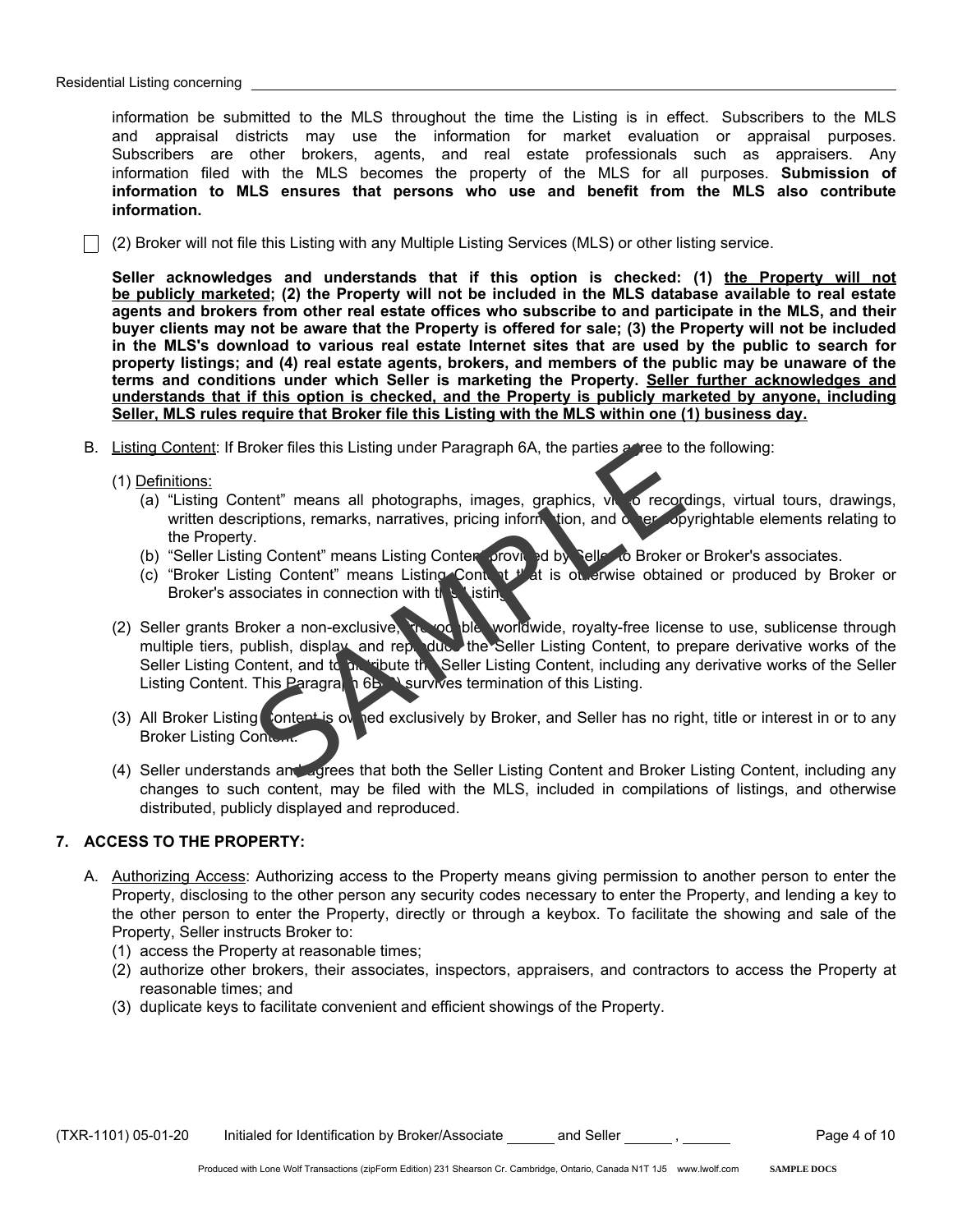- B. Scheduling Companies: Broker may engage the following companies to schedule appointments and to authorize others to access the Property: .
- C. Keybox: A keybox is a locked container placed on the Property that holds a key to the Property. A keybox makes it more convenient for brokers, their associates, inspectors, appraisers, and contractors to show, inspect, or repair the Property. The keybox is opened by a special combination, key, or programmed device so that authorized persons may enter the Property, even in Seller's absence. Using a keybox will probably increase the number of showings, but involves risks (for example, unauthorized entry, theft, property damage, or personal injury). Neither the Association of REALTORS® nor MLS requires the use of a keybox.
	- (1) Broker is is not authorized to place a keybox on the Property.
	- (2) If a tenant occupies the Property at any time during this Listing, Seller will furnish Broker a written statement (for example, TXR No. 1411), signed by all tenants, authorizing the use of a keybox or Broker may remove the keybox from the Property.
- D. Liability and Indemnification: When authorizing access to the Property, Broker, other brokers, their associates, any keybox provider, or any scheduling company are not responsible for personal injury or property loss to Seller or any other person. Seller assumes all risk of any loss, damage, or injury. Except for a loss caused by Broker, Seller will indemnify and hold Broker harmless from any claim for personal injury, property damage, or other loss. Example the other prior and scheen the other broker is a subage of the sales price or \$<br>
Non-MLS Brokers: If the other broker is a subage of the sales price or \$<br>
SAMPLE SAMPLE SAMPLE SAMPLE SAMPLE SAMPLE SAMPLE SAMPLE SAM
- 8. COOPERATION WITH OTHER BROKERS: Broker will all a the brokers to show the Property to prospective buyers. Broker will offer to pay the other broker a fee a described below in the other broker procures a buyer that purchases the Property.
	- A. MLS Participants: If the other broker is a participant in the MLS in which this Listing is filed, Broker will offer to pay the other broker:<br>(1) if the other broker represents
		- (1) if the other broker represents the buyer:  $\sim$  % of the sales price or \$ ; and (2) if the other broker is a subagent:  $\%$  of the sales price or \$
		-
	- B. Non-MLS Brokers: If the other broket is not a participant in the MLS in which this Listing is filed, Broker will offer to pay the other broker:
		- (1) if the other broker represent the buyer:  $\%$  of the sales price or  $\$$  ; and
		-

#### 9. INTERMEDIARY: *(Check A or B only.)*

- A. Intermediary Status: Broker may show the Property to interested prospective buyers who Broker represents. If a prospective buyer who Broker represents offers to buy the Property, Seller authorizes Broker to act as an intermediary and Broker will notify Seller that Broker will service the parties in accordance with one of the following alternatives.
	- (1) If a prospective buyer who Broker represents is serviced by an associate other than the associate servicing Seller under this Listing, Broker may notify Seller that Broker will: (a) appoint the associate then servicing Seller to communicate with, carry out instructions of, and provide opinions and advice during negotiations to Seller; and (b) appoint the associate then servicing the prospective buyer to the prospective buyer for the same purpose.
	- (2) If a prospective buyer who Broker represents is serviced by the same associate who is servicing Seller, Broker may notify Seller that Broker will: (a) appoint another associate to communicate with, carry out instructions of, and provide opinions and advice during negotiations to the prospective buyer; and (b) appoint the associate servicing the Seller under this Listing to the Seller for the same purpose.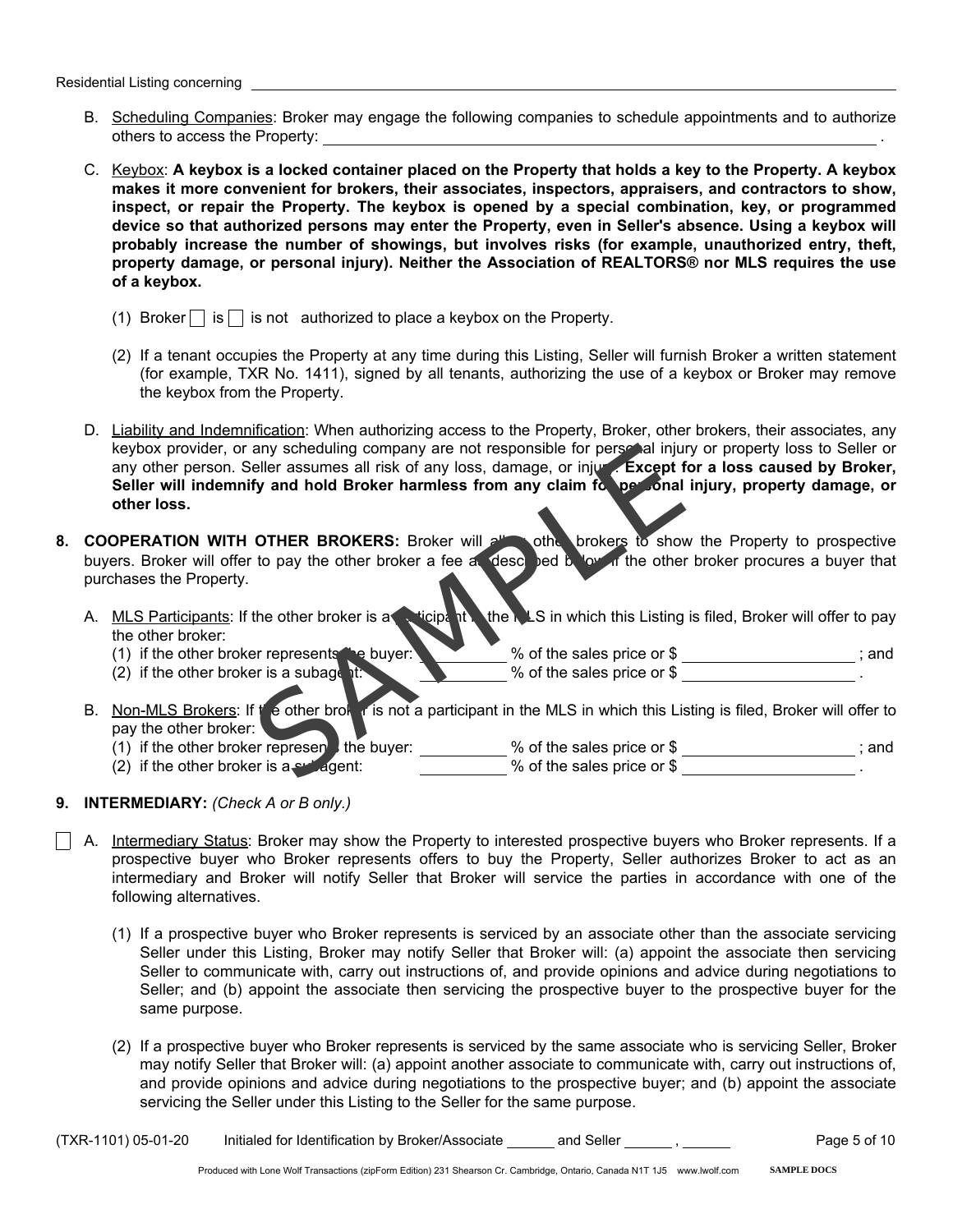- (3) Broker may notify Seller that Broker will make no appointments as described under this Paragraph 9A and, in such an event, the associate servicing the parties will act solely as Broker's intermediary representative, who may facilitate the transaction but will not render opinions or advice during negotiations to either party.
- B. No Intermediary Status: Seller agrees that Broker will not show the Property to prospective buyers who Broker represents.
- Notice: If Broker acts as an intermediary under Paragraph 9A, Broker and Broker's associates:
	- **#** may not disclose to the prospective buyer that Seller will accept a price less than the asking price unless otherwise instructed in a separate writing by Seller;
	- **#** may not disclose to Seller that the prospective buyer will pay a price greater than the price submitted in a written offer to Seller unless otherwise instructed in a separate writing by the prospective buyer;
	- **#** may not disclose any confidential information or any information Seller or the prospective buyer specifically instructs Broker in writing not to disclose unless otherwise instructed in a separate writing by the respective party or required to disclose the information by the Real Estate License Act or a court order or if the information materially relates to the condition of the property;
	- **#** may not treat a party to the transaction dishonestly; and
	- **#** may not violate the Real Estate License Act.
- 10. CONFIDENTIAL INFORMATION: During this Listing or after it ends, Broke may not knowingly disclose information obtained in confidence from Seller except as authorized by Seller or required by  $\Box$ . Broker may not disclose to Seller any confidential information regarding any other person Broket represents or previously represented except as required by law. The MATION: During this Listing or after it ends, Broke was not known that the Real Estate License Act.<br>
MATION: During this Listing or after it ends, Broke was not known<br>
from Seller except as authorized by Seller or requ

#### 11. BROKER'S AUTHORITY:

- A. Broker will use reasonable efforts and a diligent, to market the Property for sale, procure a buyer, and negotiate the sale of the Property.
- B. If box 6A(1) is checked, Broker is authorized to display this Listing on the Internet without limitation unless one of the following is checked:

(1) Seller does not wake the Listing to be displayed on the Internet.

(2) Seller does not want the address of the Property to be displayed on the Internet.

Notice: Seller understands and acknowledges that, if box 11B(1) is checked, consumers who conduct searches for listings on the Internet will not see information about this Listing in response to their search.

C. Broker is authorized to market the Property with the following financing options:

| (1) Convent |
|-------------|
| (2) VA      |
| (3) FHA     |
| (4) Cash    |

 $\Box$  (5) Texas Veterans Land Program

- (6) Owner Financing
- $(7)$  Other
- D. In accordance with applicable MLS rules as outlined in Paragraph 6, Broker may:
	- (1) advertise the Property by means and methods as Broker determines, including but not limited to creating and placing advertisements with interior and exterior photographic and audio-visual images of the Property and related information in any media and the Internet;
	- (2) place a "For Sale" sign on the Property and remove all other signs offering the Property for sale or lease;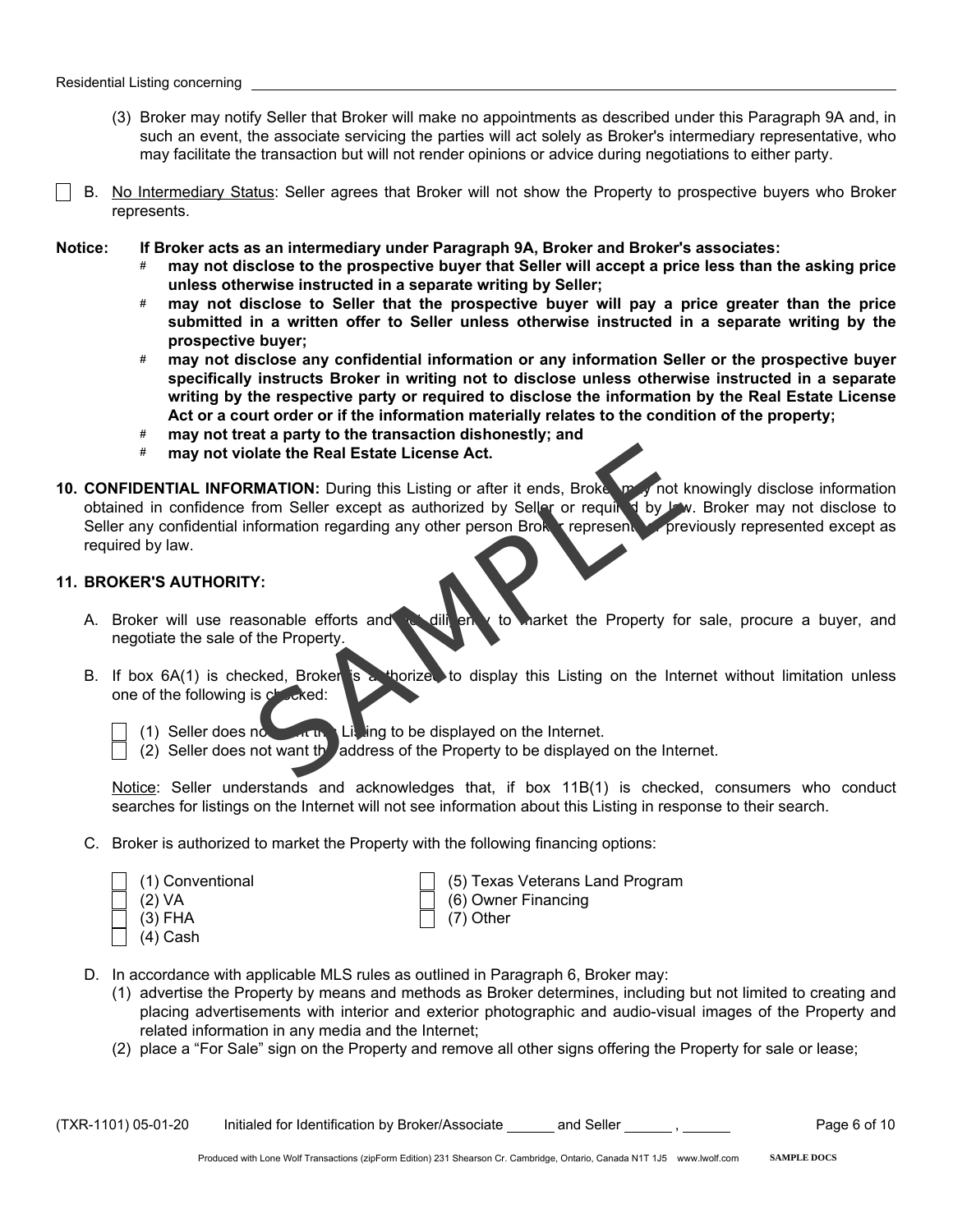- (3) furnish comparative marketing and sales information about other properties to prospective buyers;
- (4) disseminate information about the Property to other brokers and to prospective buyers, including applicable disclosures or notices that Seller is required to make under law or a contract;
- (5) obtain information from any holder of a note secured by a lien on the Property;
- (6) accept and deposit earnest money in trust in accordance with a contract for the sale of the Property;
- (7) disclose the sales price and terms of sale to other brokers, appraisers, or other real estate professionals;
- (8) in response to inquiries from prospective buyers and other brokers, disclose whether the Seller is considering more than one offer (Broker will not disclose the terms of any competing offer unless specifically instructed by Seller);
- (9) advertise, during or after this Listing ends, that Broker "sold" the Property; and
- (10)place information about this Listing, the Property, and a transaction for the Property on an electronic transaction platform (typically an Internet-based system where professionals related to the transaction such as title companies, lenders, and others may receive, view, and input information).
- E. Broker is not authorized to execute any document in the name of or on behalf of Seller concerning the Property.

#### 12. SELLER'S REPRESENTATIONS: Except as provided by Paragraph 15, Seller represents that:

- A. Seller has fee simple title to and peaceable possession of the Property  $\approx$  all its improvements and fixtures, unless rented, and the legal capacity to convey the Property;
- B. Seller is not bound by a listing agreement with another broker for the sale exchange, or lease of the Property that is or will be in effect during this Listing;
- C. any pool or spa and any required enclosures, fences, gates, and latches comply with all applicable laws and ordinances;
- D. no person or entity has any right to purchase, lease, acquire the Property by an option, right of refusal, or other agreement;
- E. Seller is current and not delinquent on all loans and all all other financial obligations related to the Property, including but not limited to mortgages, home equity loans, he has provement loans, homeowner association fees, and taxes, except Figure 1976. The state of the property of all its<br>title to and peaceable possession of the Property. The all its<br>ne legal capacity to convey the Property;<br>y a listing agreement with another broker for the sample,<br>during th
- F. Seller is not aware of any liens or the socume rances against the Property, except
- G. the Property is not subject to the juli diction of any court;
- H. all information relating to the Property Seller provides to Broker is true and correct to the best of Seller's knowledge; and
- I. the name of any employer, cocation company, or other entity that provides benefits to Seller when selling the Property is:  $\overline{\phantom{a}}$ and
- J. the Seller Listing Content, and the license granted to Broker for the Seller Listing Content, do not violate or infringe upon the rights, including any copyright rights, of any person or entity.

# 13. SELLER'S ADDITIONAL PROMISES: Seller agrees to:

- A. cooperate with Broker to facilitate the showing, marketing, and sale of the Property;
- B. not rent or lease the Property during this Listing without Broker's prior written approval;
- C. not negotiate with any prospective buyer who may contact Seller directly, but refer all prospective buyers to Broker;
- D. not enter into a listing agreement with another broker for the sale, exchange, lease, or management of the Property to become effective during this Listing without Broker's prior written approval;
- E. if box 6A(2) is checked, promptly inform Broker in the event Seller becomes aware that the Property has been publicly marketed;
- F. maintain any pool and all required enclosures in compliance with all applicable laws and ordinances;

;

;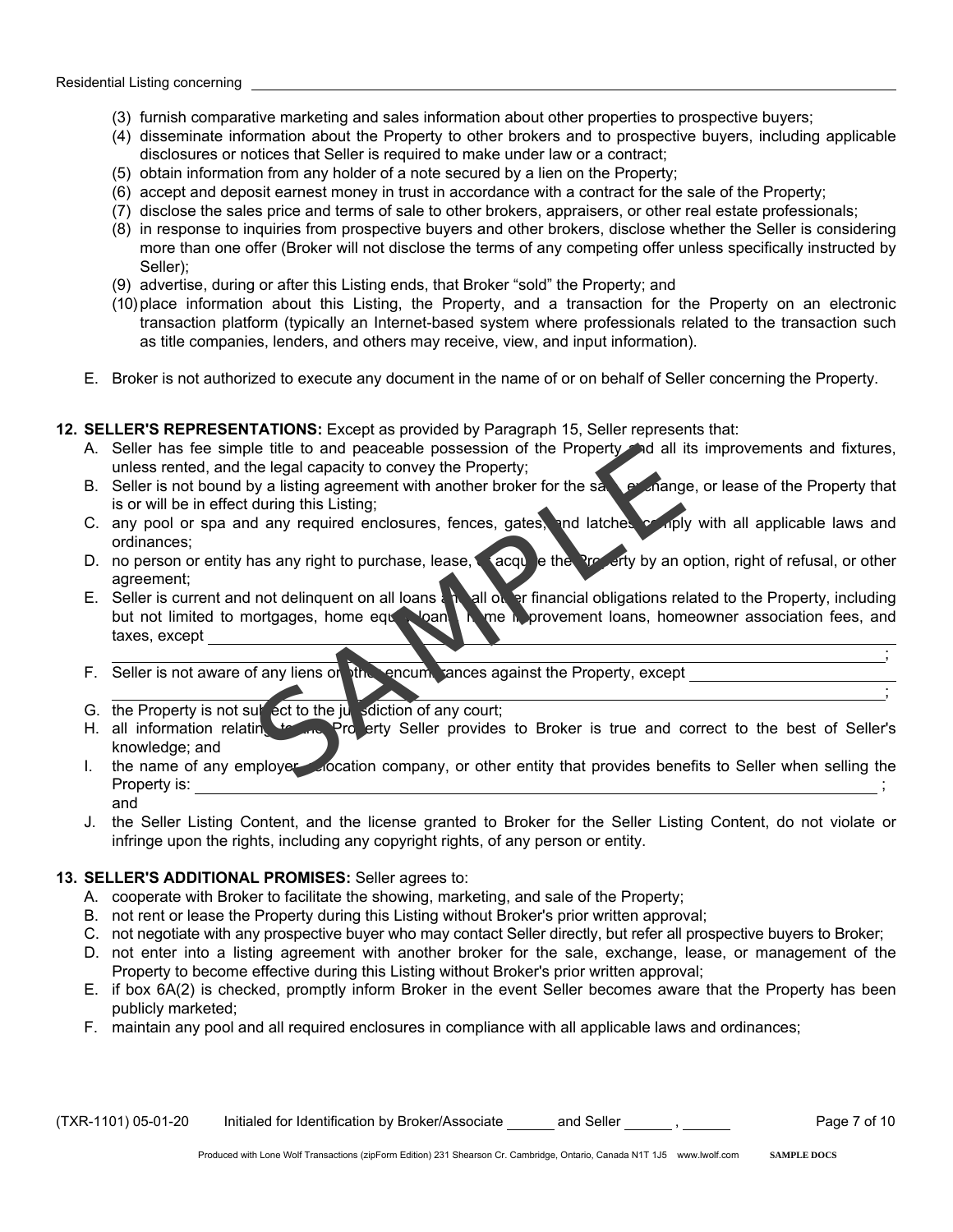- G. provide Broker with copies of any leases or rental agreements pertaining to the Property and advise Broker of tenants moving in or out of the Property;
- H. complete any disclosures or notices required by law or a contract to sell the Property; and
- I. amend any applicable notices and disclosures if any material change occurs during this Listing.

#### 14. LIMITATION OF LIABILITY:

- A. If the Property is or becomes vacant during this Listing, Seller must notify Seller's casualty insurance company and request a "vacancy clause" to cover the Property. Broker is not responsible for the security of the Property nor for inspecting the Property on any periodic basis.
- B. Broker is not responsible or liable in any manner for personal injury to any person or for loss or damage to any person's real or personal property resulting from any act or omission not caused by Broker's negligence, including but not limited to injuries or damages caused by:
	- (1) other brokers, their associates, inspectors, appraisers, and contractors who are authorized to access the Property;
	- (2) other brokers or their associates who may have information about the Property on their websites;
	- (3) acts of third parties (for example, vandalism or theft);
	- (4) freezing water pipes;
	- (5) a dangerous condition on the Property;
	- (6) the Property's non-compliance with any law or ordinance; or
	- (7) Seller, negligently or otherwise.
- C. Seller agrees to protect, defend, indemnify, and hold Broker harmless from any damage, costs, attorney's fees, and expenses that: These tion example, vandalism of their),<br>indition on the Property;<br>non-compliance with any law or ordinance; or<br>thy or otherwise.<br>btect, defend, indemnify, and he is Brown in the sistem any<br>that:<br>Seller, negligently or oth
	- (1) are caused by Seller, negligently or other
	- (2) arise from Seller's failure to disclose any material or relevant information about the Property; or
	- (3) are caused by Seller giving incorrecting  $\mathbf{r}_1$  tion to any person.

15. SPECIAL PROVISIONS:

- 16. DEFAULT: If Seller breaches this Listing, Seller is in default and will be liable to Broker for the amount of the Broker's compensation specified in Paragraph 5A and any other compensation Broker is entitled to receive under this Listing. If a sales price is not determinable in the event of an exchange or breach of this Listing, the Listing Price will be the sales price for purposes of computing compensation. If Broker breaches this Listing, Broker is in default and Seller may exercise any remedy at law.
- 17. MEDIATION: The parties agree to negotiate in good faith in an effort to resolve any dispute related to this Listing that may arise between the parties. If the dispute cannot be resolved by negotiation, the dispute will be submitted to mediation. The parties to the dispute will choose a mutually acceptable mediator and will share the cost of mediation equally.
- 18. ATTORNEY'S FEES: If Seller or Broker is a prevailing party in any legal proceeding brought as a result of a dispute under this Listing or any transaction related to or contemplated by this Listing, such party will be entitled to recover from the non-prevailing party all costs of such proceeding and reasonable attorney's fees.

(TXR-1101) 05-01-20 Initialed for Identification by Broker/Associate and Seller (Page 8 of 10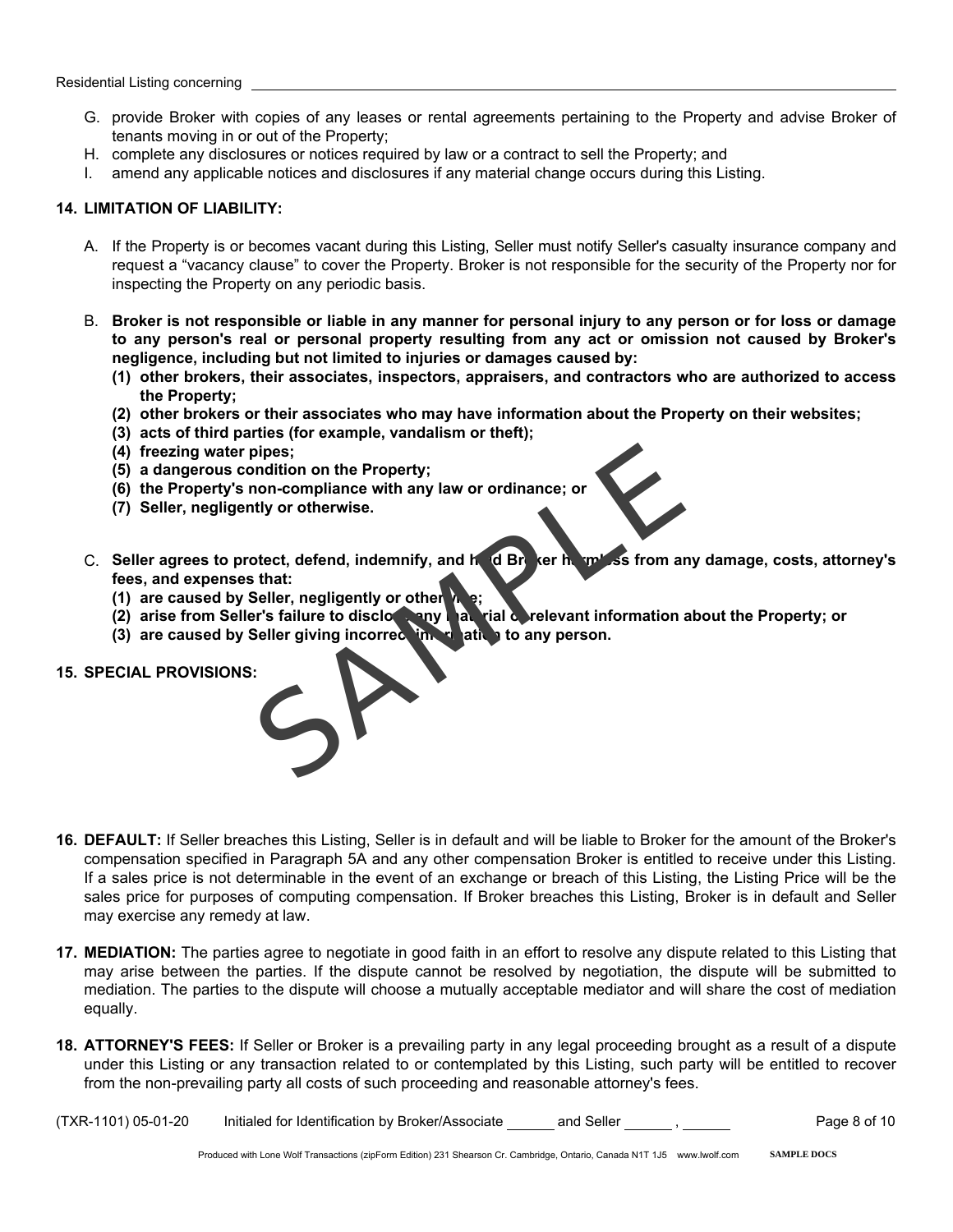# 19. ADDENDA AND OTHER DOCUMENTS: Addenda that are part of this Listing and other documents that Seller may need to provide are:

- A. Information About Brokerage Services; **X**
- B. Seller Disclosure Notice (§5.008, Texas Property Code);
- C. Addendum for Seller's Disclosure of Information on Lead-Based Paint and Lead-Based Paint Hazards (required if Property was built before 1978);
- D. Residential Real Property Affidavit (T-47 Affidavit; related to existing survey);
- E. MUD, Water District, or Statutory Tax District Disclosure Notice (Chapter 49, Texas Water Code);
- F. Request for Information from an Owners' Association;
- G. Request for Mortgage Information;
- H. Information about Mineral Clauses in Contract Forms;
- I. Information about On-Site Sewer Facility;
- J. Information about Property Insurance for a Buyer or Seller;
- K. Information about Special Flood Hazard Areas;
- L. Condominium Addendum to Listing;
- M. Keybox Authorization by Tenant;
- N. Seller's Authorization to Release and Advertise Certain Information; and

# 20. AGREEMENT OF PARTIES:

O.

A. Entire Agreement: This Listing is the entire agreement of the parties and may not be changed except by written agreement.

.

- B. Assignability: Neither party may assign this Listing without the written consent of the other party.
- C. Binding Effect: Seller's obligation to pay Broker and armod compensation is binding upon Seller and Seller's heirs, administrators, executors, successors, and permitted assignees.
- D. Joint and Several: All Sellers executing the Listing are jointly and severally liable for the performance of all its terms. TIES:<br>
This Listing is the entire agreement<br>
The written consent of the of<br>
T's obligation to pay B, we are and a compensation is binding up<br>
The Listing are jointly and severally liable for<br>
Ill Se<sup>tto</sup>s exercity in Listi
- E. Governing Law: Texas law governs the interpretation, validity, performance, and enforcement of this Listing.
- F. Severability: If a court finds any clause in this Listing invalid or unenforceable, the remainder of this Listing will not be affected and all other provisions of this Listing will remain valid and enforceable.
- G. Notices: Notices between the parties must be in writing and are effective when sent to the receiving party's address, fax, or e-mail address specified in Paragraph 1.

#### 21. ADDITIONAL NOTICES:

- A. Broker's compensation or the sharing of compensation between brokers is not fixed, controlled, recommended, suggested, or maintained by the Association of REALTORS®, MLS, or any listing service.
- B. In accordance with fair housing laws and the National Association of REALTORS® Code of Ethics, Broker's services must be provided and the Property must be shown and made available to all persons without regard to race, color, religion, national origin, sex, disability, familial status, sexual orientation, or gender identity. Local ordinances may provide for additional protected classes (for example, creed, status as a student, marital status, or age).